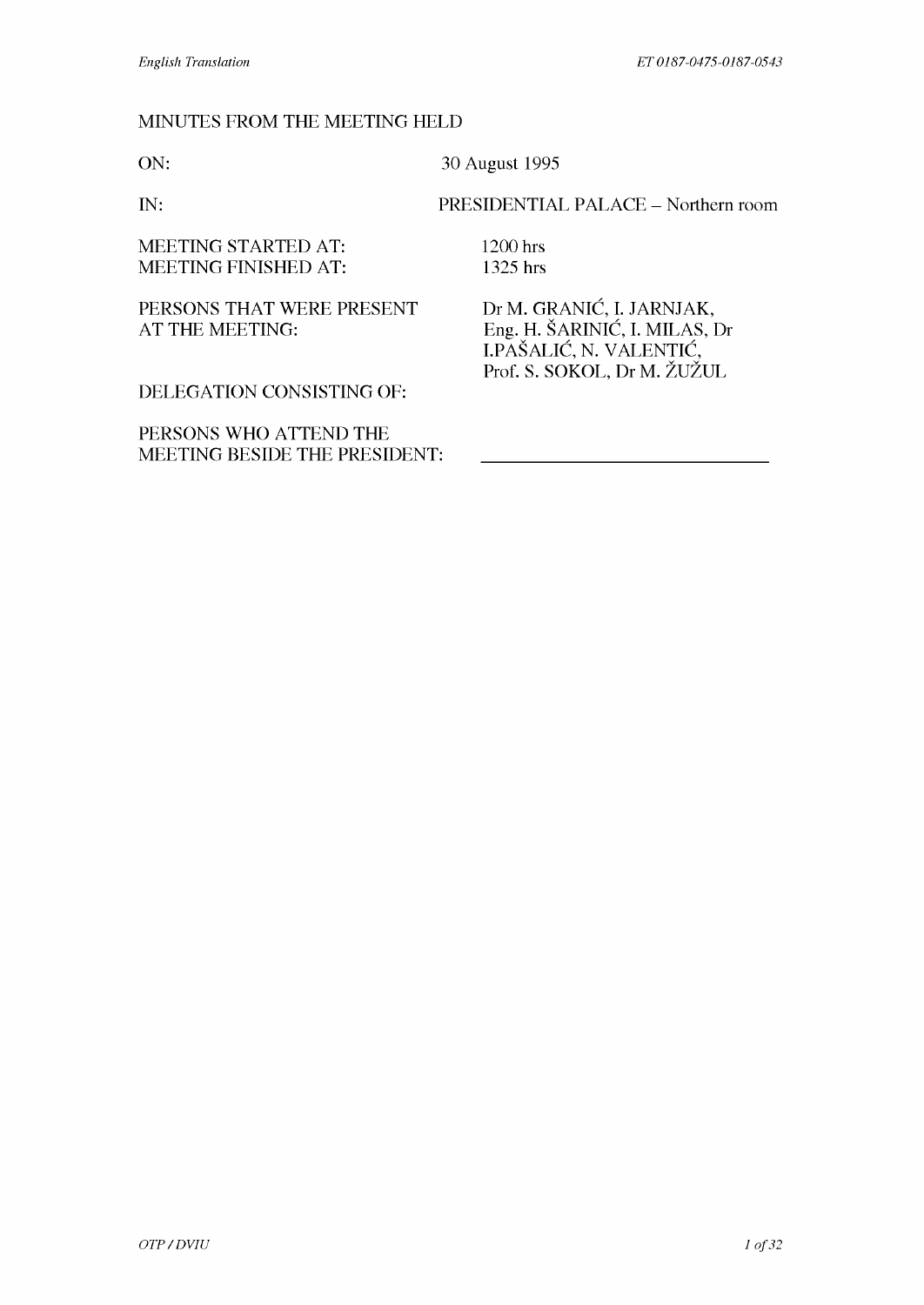### RECORDED!

### MINUTES

From the meeting between the President of the Republic of Croatia Dr Franjo TUDMAN with the Republic of Croatia high-ranking officials, held on 30 August 1995 at the Presidential Palace

Beginning at 1200 hrs

### PRESIDENT:

OK, Gentlemen, the meeting of this part of VONS /Republic of Croatia Council for Defence and National Security/ concerns a discussion regarding conditions for a peaceful solution for Eastern Slavonia and Baranja.

Friends, allies, the United Stated of America, Germany and Europe, not to mention Russia, all of them are pressuring us not to go further with "Oluja" /The Storm/. It seems that the Serbs, from Eastern Slavonia and Baranja to Belgrade, are very frightened, so, in principles, they ask for a political solution.

The general evaluation is, and I agree for the first time in this case with some external /missing a noun/, that Yugoslavia could hardly stay out of that conflict, if we proceed with the armed action in these conditions. MILOSEVIC could not resist his Main Staff and the others, so if we go for it now, the situation would be like that so the Yugoslav Army would get involved as well. Obviously they have the explicit superiority in the aviation and rocket armament, also in tanks that could drag not only through the Danube river, but also through Srijem. So, in order to avoid victims and to be in accordance with the international efforts to achieve the peace, we should, as an answer to that Serb proposal, starting from those Serbs in Eastern Slavonia and Baranja, ending with MILOSEVIC himself, who says that we should prepare a proposal for the peaceful solution and his people over there will accept it. /as stated/ So, today we should consider what kind of conditions we would achieve.

They start with Z-4 /term unknown/, which is of course Z-4 in the part pertaining to Eastern Slavonia and Baranja. They have a referendum, except for the United Nations contemporary Administration and even plebiscite at the end.

So, we should set terms in order to ensure the implementation of our authorities, the return of expelled persons and we will have to reject any possibility for the referendum, considering our present positions and the forces that we have. Those terms should be sufficiently decisive in order to ensure our interests, but not like those we had in Geneva when actually, we wanted things to be the way they had been. It is certain that now the views of America, Russia and Europe are identical, which is something we did not have before. The Russian representative ZOTOV was here after he was in Belgrade and they say that MILOSEVIC proposes the meeting between PERISIC, MLADIC and CHERVENKO in order to discuss the problem of shelling of the Dubrovnik area. We should release water for Herceg Novi in return for that. I said: "Fine, but they will have the water as soon as that stops."

It is interesting that KOHL will meet with Y eltzin in Moscow on Saturday and Sunday and Germans insist that we, by no means, should start a military action in Eastern Slavonia. They will ask from Russia, and it seems like a settlement, to be cooperative with West concerning Eastern Slavonia and Bosnia. That is why Europe and America will give them free hands in Georgia in Caucasus.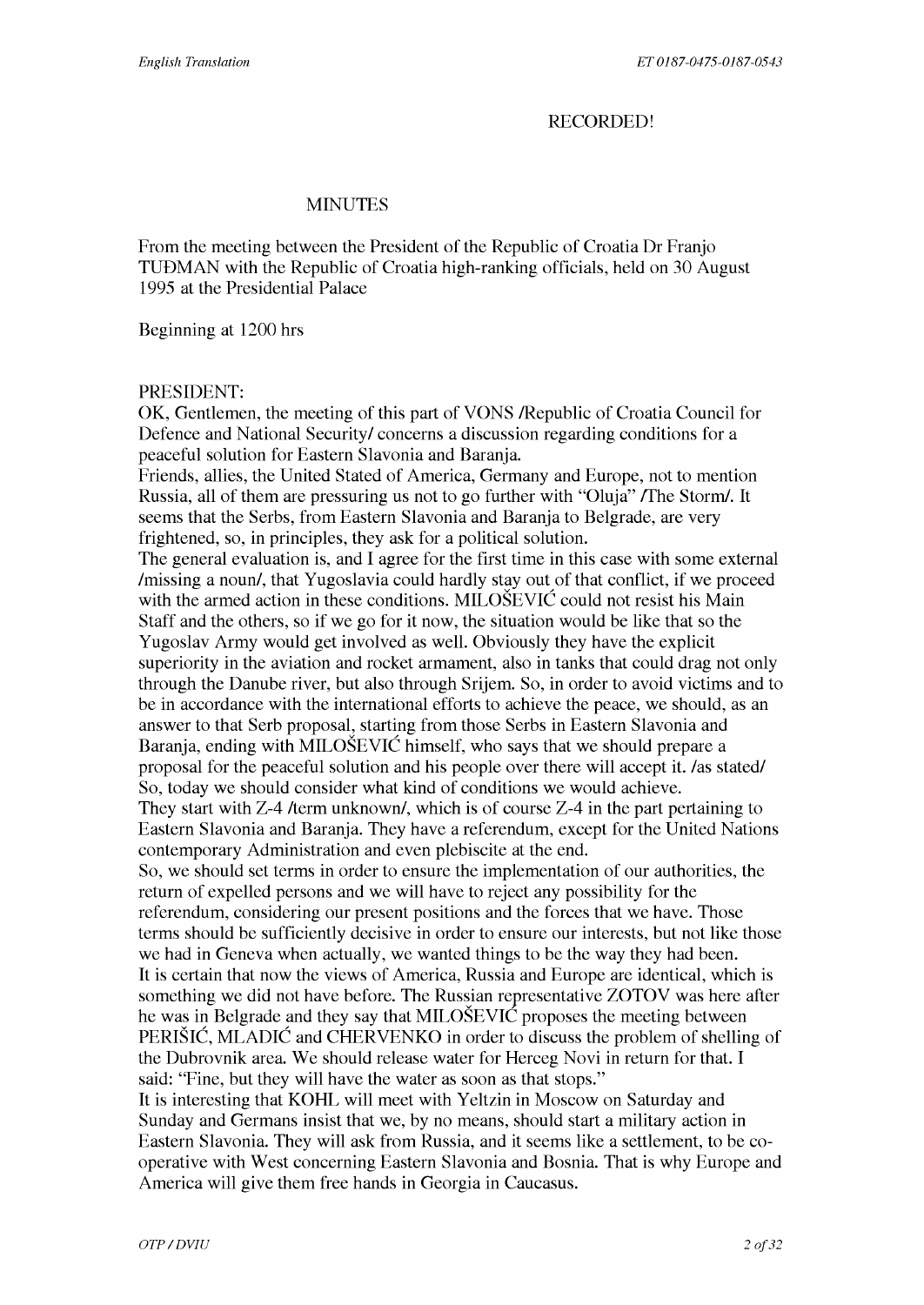It is also interesting that Germany, in its own way, maintains certain commercial relations with Serbia. I had certain information that they were giving...

# Dr MATE GRANIC:

Ten millions German marks for the construction of a garment factory.

# PRESIDENT:

Everybody pursues his own policy. I think we are in the most suitable situation to proceed with our policy as we pursued it until now. It is interesting that we talked to MILOSEVIC, who was saying previously that he could not recognise Croatia but Bosnia first, and now he wants to recognise Croatia first in the context of finding a political solution and he would recognise Bosnia later, because Bosnia would take longer.

All in all, we will pursue something specific, I even think we should not go into details. Let us see what conditions should we set, because we should do it in a day or two. I think we should begin with a request for /sic, missing a noun/, you know that I accept for General DEČAK and their General LONČAR to meet in those attempts to calm down that feelings about Slavonia and Baranja. We achieved the truce over there.

I think we should first begin with the request for disarmament and for the departure of all paramilitary formations from Serbia, as well as for disarmament of paramilitary formations in Eastern Slavonia and Baranja, because that should be ...

### IVAN JARNJAK:

... demilitarisation at this moment, in Baranja, until. ..

### PRESIDENT:

Yes, this is what it means, but to whom? We can not request it, it is not realistic to request it from us, because that means war, but we should probably request it from UNCRO. (Obviously.) We should request it from UNCRO /United Nations Confidence Restoring Operations/ and UNCRO should give it to Croatia after that.

Eng. HRVOJE SARINIC: Although he is completely on that line. /as stated/

PRESIDENT: Well, good, so...

Eng. HRVOJE SARINIC: Someone has to control that.

### PRESIDENT:

Yes, of course. Then we could start it.

Further more, they begin with some kind of international administration, I think we should not accept the international administration, but the Government that was before the occupation should be returned and our expelled persons should start returning. I said during the talks with Americans and also with Russians that we are willing to accept  $-$  let us see what  $-$  the international observers to come instead of them to that Z-4 position, which was suggested by GALBRAITH and AHRENS or how they called the international administration or the United Nations Administration...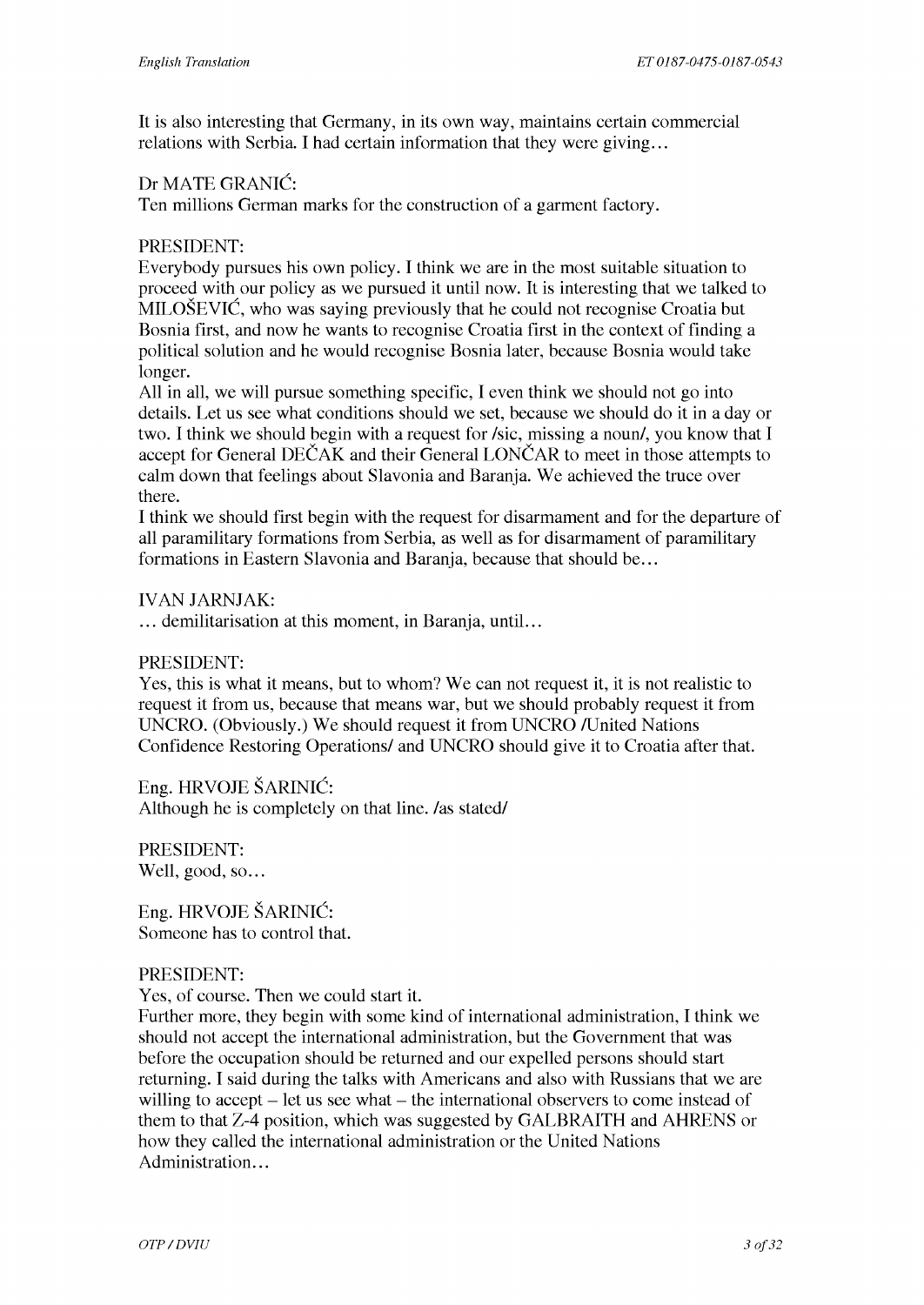Eng. HRVOJE SARINIC: That was The United Nations Administration.

Dr MATE GRANIC: That was the Interim Administration.

# PRESIDENT:

Yes, but which one- the International, the United Nations or the European Community? (The European Community). It was the European Community Administration. So, what is our standpoint  $-$  the thing I said, are we satisfied with that democratically chosen government before the occupation and what is the kind of ... how should we call it, the United Nations international observers or what?

### IVAN MILAS:

Before the war there was SKH /sic, probably League of Croatian Communists/ and there was the Party of Democratic Changes in Baranja and in Vukovar.

PRESIDENT: And that was until 1991?

# Dr IVIC PASALIC:

DOKMANOVIC was the Mayor in Vukovar before and he is the Mayor now. (Wasn't it a Serb before?) That was a Serb, yes. (Slavko DOKMANOVIC).

### PRESIDENT:

Then it does not suit us completely, we should see about that.

### Dr MATE GRANIC:

Mister President, the transitional period can be either under Serb authority or under the authority of the international community, because our people can not return in one day. Vukovar is completely demolished, there are other places down there. So, we have to ensure the return for our people and the police should be proportional to the national structure. So, if we sign the agreement in one period of time, there should be either transitional administration or us ... PRESIDENT:

Then it should be this, immediately this, it means that my proposal on the government that was here before is off. (Yes.) Then we must have an interim administration, which should consist of representatives of the Croatian government, local Serbs and the international community. (Yes.)

Yes, it should be something like that.

# Dr MATE GRANIC:

Something like Mostar, maybe, or the European Community, something like that.

### NIKICA VALENTIĆ:

I do not know much about these problems, but I know from our department, because it is often mentioned, that there is a big number of Serbs from Western Slavonia that live in the area of Baranja and Vukovar. (Around 30 000 of them.) So, it means that we should expect the request for their return to Western Slavonia.

### PRESIDENT:

That is a special problem and we are going to concentrate on it.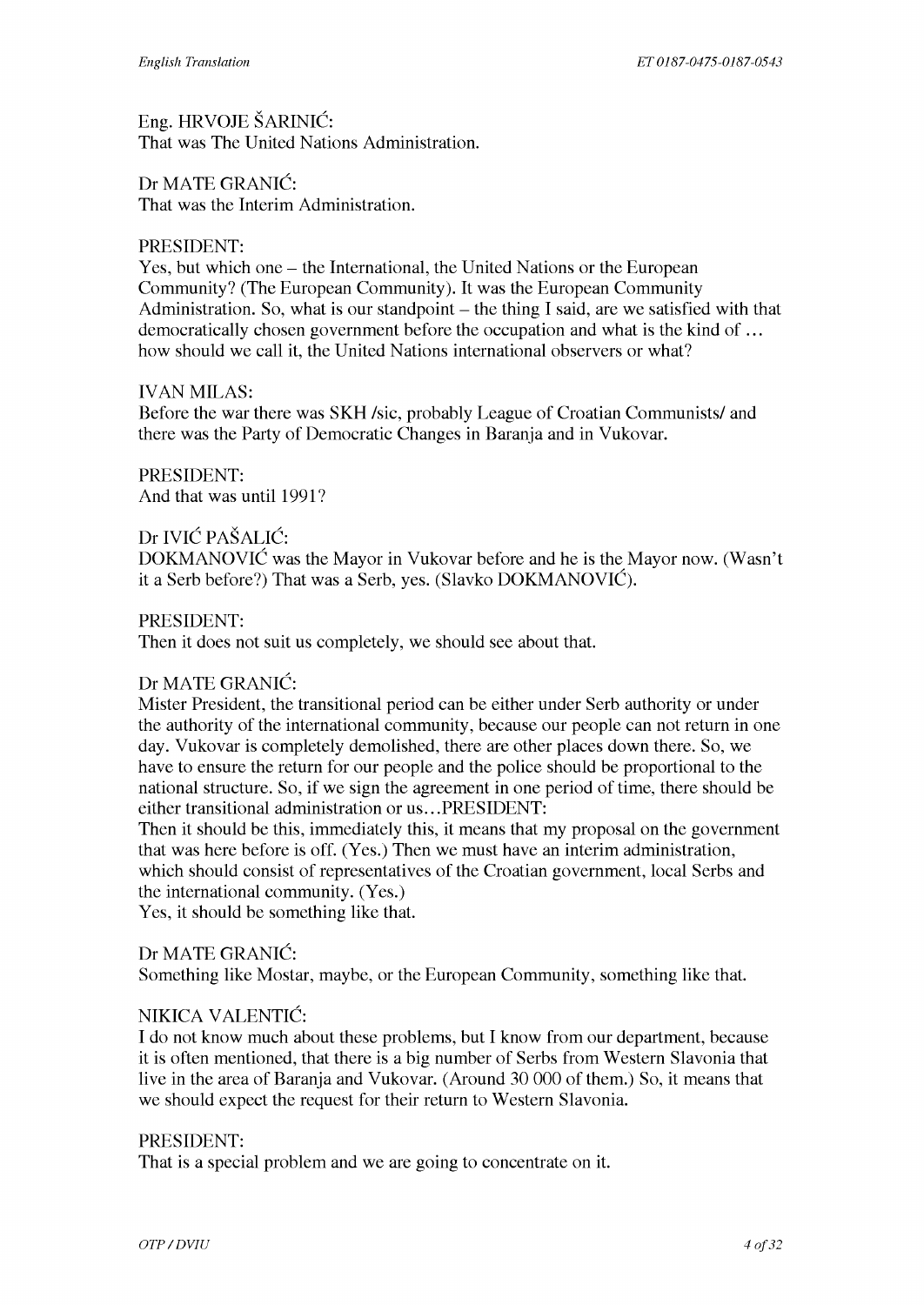### NIKICA VALENTIĆ:

Yes, I am only warning you, because I think this is one of important problems, as well as economic issues.

### PRESIDENT:

The next thing I wanted to say is that we should and we could put it like this  $-$  Serbs that came from Bosnia and from other places, they should leave. (Yes.)

NIKICA VALENTIĆ: What, together with our Serbs?

### PRESIDENT:

Together with our Serbs and we have to be very flexible about it because of the international community. We should suggest to replace them with Croats in Vojvodina and Serbia (but we can not write it down), what?

### IVAN MILAS:

Why? That option has been carried out always after the war.

### PRESIDENT:

Look, it is better not to complicate life for them and for us.

### IVAN MILAS:

That is a so-called option that exists in all the international agreements after the  $1<sup>st</sup>$ World War.

### NIKICA VALENTIĆ:

I think the most of them will do it, but that should be done in a clever way and I am getting in touch with them. As far as I know Serbs and I know them well, 80% of them will leave. Everyone that has a son fit for military service, everyone that can accept that his son is serving the Croatian army, that one is not a Serb any longer in that nation-building sense of the word. I know that kind of psychosis very well, everyone that has young children fit for military service is not going to stay in Croatia and I am not afraid that a lot of them will stay. But, I also do not agree that we should suggest the exchange immediately, but we should try to play a certain game on a long ball, to say it in sports terms.

### PRESIDENT:

Yes, but we have to suggest it, that question is open and they are asking it here.

### IVAN MILAS:

Mister President, I thought about it for a while, Baranja had, according to the statistics, 25000 Croats and Vukovar 34000, maybe 50 or 100 more or less, that is in rounded figures. We do not have such acceptable figures, especially with Baranja. A large number of the population found an existence for themselves /as stated/. Almost 85 % of the population were Serbian and Croatian immigrants and almost half of them were from Bosnia. You can see that even leaders of our refugees and expelled persons are not expelled persons, the one for Baranja is from Pridraga and Mato is from ...

PRESIDENT: These are the statistics...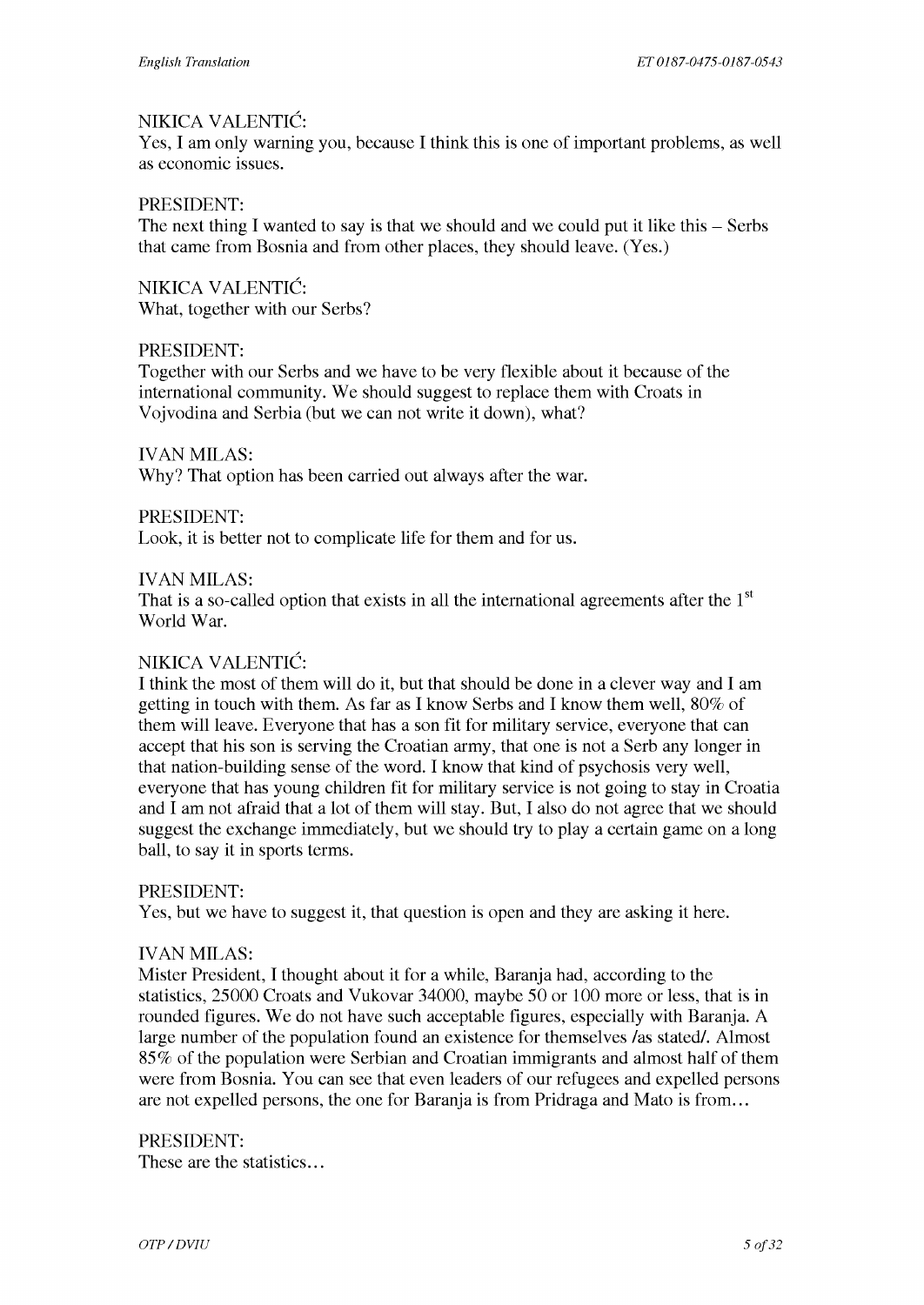# IVAN MILAS:

But, these are the facts and we should see now how to bring them back, because you have to do so and if they are inhabitants, we should decide it at the local level. We have to bring them back by force, we have to give them prefabricated houses and we have to calculate how much that would cost and we should simply bring them here, because that is a matter of the state. I would also negotiate with Serbia about an option and between those officers /as stated/. I got the letter from our officers a long time ago, they want to come back to Croatia. I think that this is a historical moment when we should enable those 100 thousand Croats from Belgrade to come back. Some of them are in mixed marriages. There is no reason for Croatia not to be very open with that option.

PRESIDENT:

Good, can we see... (Those are two things.)

### IVAN MILAS:

No, no, that is a very important thing, because Serbs are going to accept that, because they want to gather all the inhabitants in Vojvodina, where the situation is worse than it is shown by figures, and I think we can talk to them about this issue without the presence of the international community.

### IVAN JARNJAK:

Mister President, if I may say so, I think what has been said until now and what you said in the introduction, we should set some conditions for them to recognise Croatia within the internationally recognised borders. /as stated/ As soon as they recognise Croatia within the internationally recognised borders...

PRESIDENT: Good, that is not the question.

### IVAN JARNJAK:

We will solve it easier like that. Second, it seems to me that the model that was used in Mostar, where you have a joint administration ... let it be Serb, Croats, I mean Croats and Serbs and the international community should be ...

It seems to me that they are going to accept this model and it will be acceptable for the world and for everyone. All three should take part, so there should be Croats and Serbs and the international community in the Government and that could even be some kind of protectorate for two years, or whatever they would like to call it at this moment. ..

### PRESIDENT:

Protectorate... the territory of Croatia... (Yes, that is right). And I even think that we could ask maybe this about the one.../as stated/

# Dr IVIC PASALIC:

By the structure of the population, we could... pure population over there, other minorities and we are absolutely the majority in relation to Serbs. (Yes, relatively.)

### IVAN JARNJAK:

At the very first moment when we get inside, we will deal much easier with those problems, when police comes inside, when our population comes inside, then we will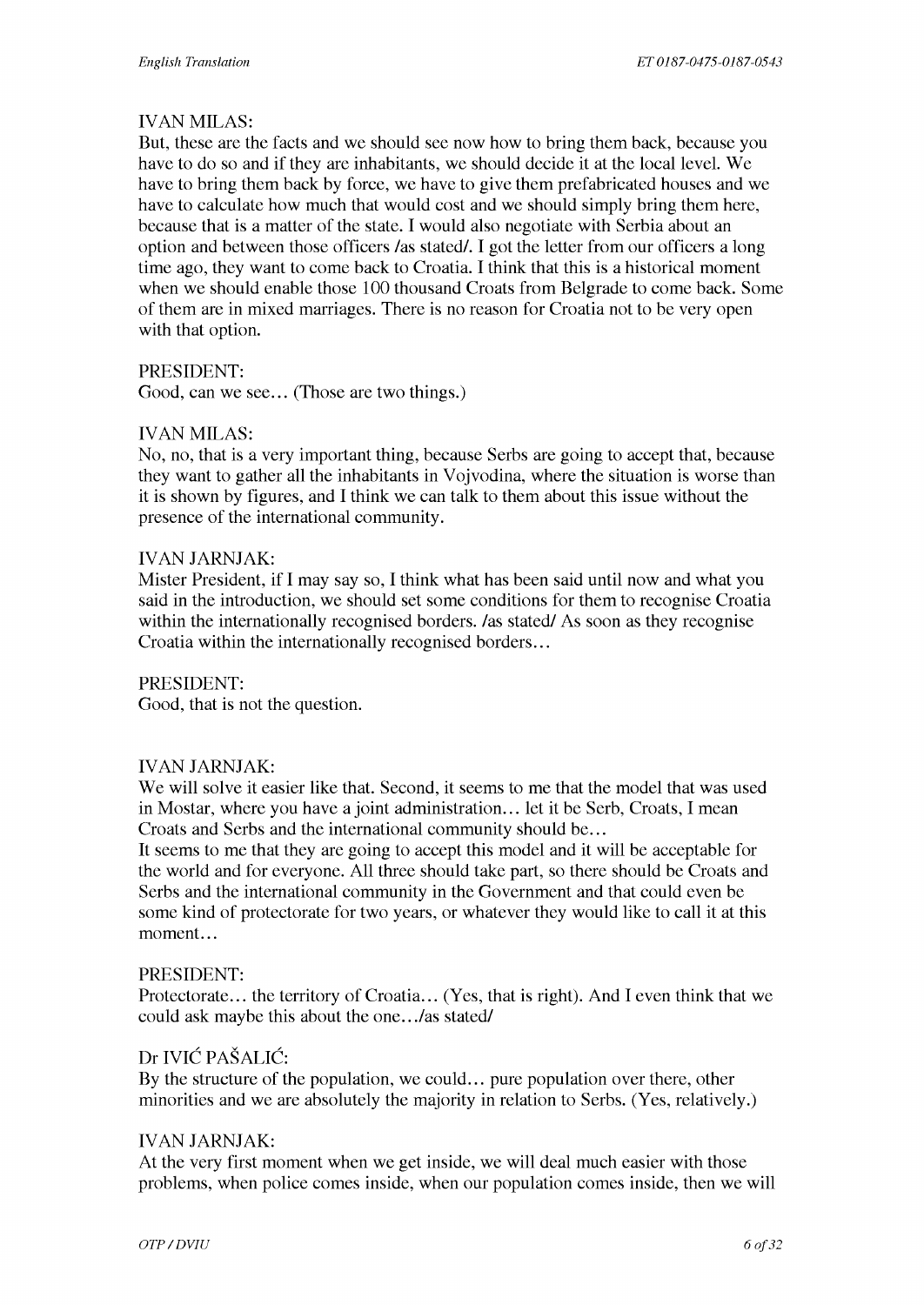deal much easier with those problems and the things are like that then. I would not even begin with whether they are going, moving or not, we should let it go, the time will show, I would not start now with that agreement, this is our country and we will make arrangements with them.

### PRESIDENT:

No, look, I would not be afraid of that, what MILAS just said ... because we are already ... (That was the agreement.) ... by the end of 1992 they said that people who want should move by they own free will. So, because they were brought here by force...

# Dr MATE GRANIC:

Mister President, I think that everyone can choose a diplomatic option and with that you made a statement. And we can talk directly with them, as Ivan said. But, we have to, because it will be under the watchful eye of the international community. In any case, our main allies would be very happy if we manage to resolve this and that would mean more economic help if we could solve it in this way.

So, we should consider legally that possibility as well, but we should be very smart about it. But, this transitional joint administration should be established according to the Mostar model, there is a model, I think we could also have another example.

### PRESIDENT:

Wait, I would not want that model, there is the European Administration in Mostar. This is a Croatian territory and I would not want that, I would rather have a temporary administration that should be specified. I would even want the two representatives of the Croatian authorities, one should be a Serb and the other should be from the international community, or maybe there should be even two, if you want.

IVAN MILAS:

One can be chosen among the minorities.

### IVAN JARNJAK:

Serbs are the minority in Croatia, let us say other minorities as well.

### Prof. SMILJKO SOKOL:

I wanted to say that it should be two Croats, one Serb and one person from the international community and what is more important, in the conditions of demilitarisation, local police should be based on the census before the occupation and we will have two-thirds majority, which is very important.

### PRESIDENT:

But, how should we call it? A temporary administration...

### Prof. SMILJKO SOKOL:

W should call it the temporary administration in the area of Baranja, Eastern Slavonia and Western Srijem. And we should set a deadline.

### PRESIDENT:

And something else, can we go... we do not want any unique /missing a noun/ for that area, but within municipalities.

Prof. SMILJKO SOKOL: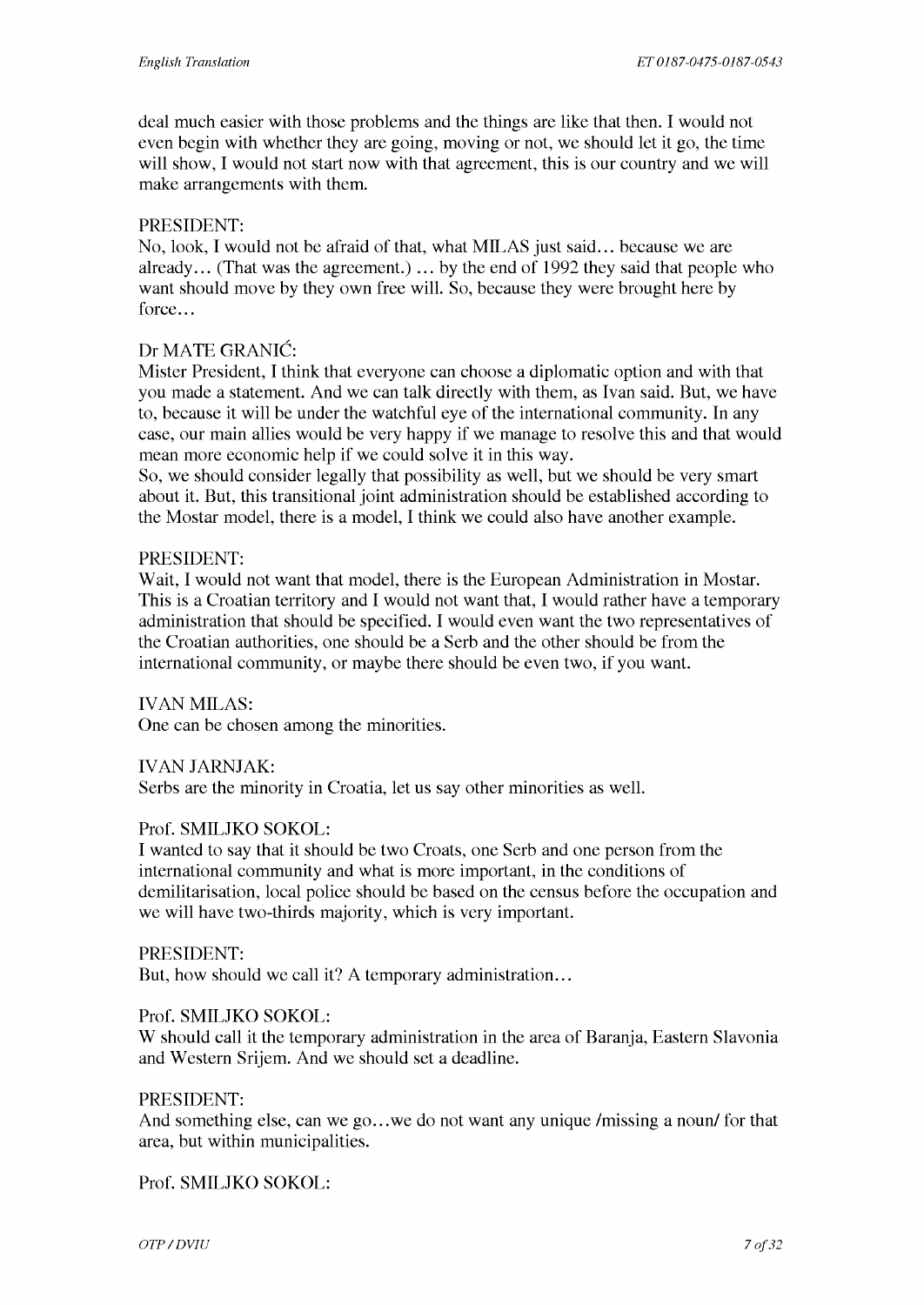Within existing municipalities, because there can not be the new ones. Now, the question is whether that should be within existing municipalities or the ones that were established by us. We would prefer the ones that we ...

# Dr MIOMIR ŽUŽUL:

I have a proposal on this matter, President, because the situation is quite different than it is in Mostar and all the other examples. There should be one representative from the international community and one from the Croatian Government and one representative of Croats and Serbs from that area, as representatives of local communities. But, we should say explicitly that it is not two Croats or a Croat and a Serb, but there is a representative of Croatian government inside and he takes care about that area to be integrated again.

It seems impossible to me to organise it on the level of local communities' or municipalities. Besides, they will have a problem over there, because there are a great number of municipalities or places where Croats are the minority. So I think it would be more suitable for us if that can cover the whole area.

### Prof. SMILJKO SOKOL:

In old municipalities that we had, Croats were the majority.

### PRESIDENT:

Then we probably had to make it in old municipalities as well.

### Prof. SMILJKO SOKOL:

We have to invoke Article 19 of the Constitutional Law, which says that the members of ethnic and national minorities have the right to be present in the bodies of local government proportionally to their role as the whole population of certain unit of local government. We had the majority in all municipalities in the area of Baranja and Eastern Slavonia and especially in Western Srijem. So, we have the constitutional and the legal base, but I think the most important for the local police is to be proportional to the structure of population as before the aggression, which is also based on the Constitutional Law.

### PRESIDENT:

I would agree on that, but at the same time we should say that those international observers should have a certain civil police over there, before it starts functioning.

### Eng. HRVOJE SARINIC:

What Smiljko suggests about two Croats, one Serb and one person from the international community corresponds to the census and ethnic picture from 1991, it is like 42%, 26% and so on.

If we want a peaceful solution, we would say that all the Serbs that came from Serbia, Bosnia etc should leave and I think we would not have any problems about it, because they are not citizens of the Republic of Croatia.

However, all the Serbs that came from Western Slavonia, Knin and so on and that are the Republic of Croatia citizens, we said that we would tolerate them to stay over there for now or to let them choose either to go back to wherever they came from or to stay there. If we let them stay over there, then we would get a completely different ethnic picture.

# PRESIDENT: We will get a temporary one.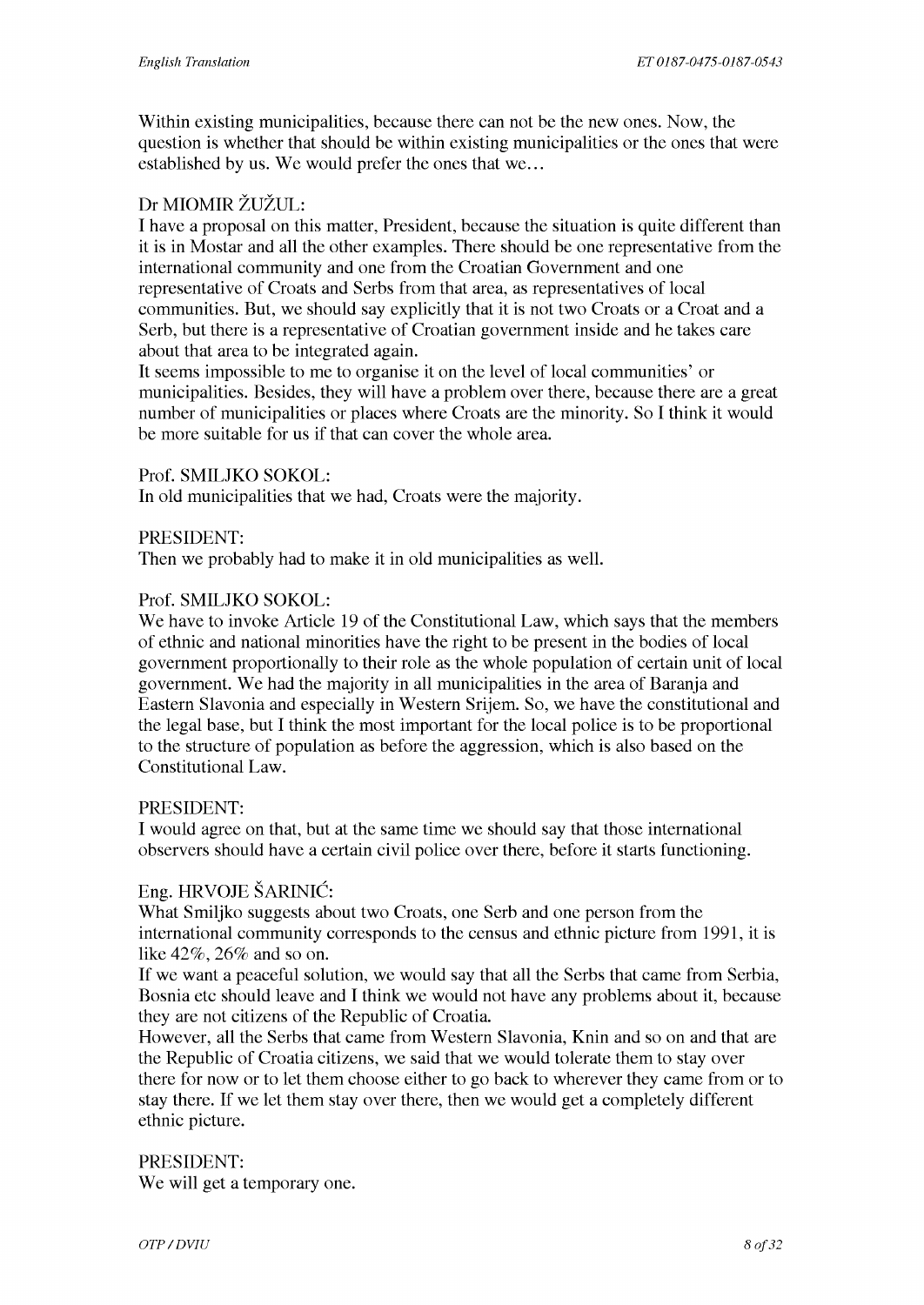# Eng. HRVOJE SARINIC:

Yes, temporary, but the government that we are talking about is also temporary. And I think it will be hard for us to say to the international community that, on the one hand, we let them stay and that on the other, we are creating a government based on a different ethnic picture than in 1991.

# Dr IVIC PASALIC:

I think, President, that we should not let those who came from the other parts of Croatia stay there, because they would change our population's structure. Let them go back, and a very little of them will return to Knin.

### PRESIDENT:

And what do you want? I think they would return to Eastern Slavonia and Baranja in great numbers.

Dr IVIĆ PAŠALIĆ:

It will be much easier for us to deal with them if they are scattered all over the place, than if they are all gathered at one place.

PRESIDENT: No, these who are over there just temporary ...

Dr MATE GRANIC: Until we have the situation when we would take control over borders. /as stated/

Prof. SMILJKO SOKOL: We should make an exchange.

IVAN MILAS: I think it is better for them to stay over there, because they will become consolidated.

# GOJKO SUSAK:

First of all, no one from the international community would accept the fact that we do not allow our citizens to live where they want. As MILAS said, we have to decide today what kind of written offer should we give them. Our interests correspond with the interests of Serbs, as well as this matter of relocation. That is the matter that can not be put in writing. We have to define it during the process.

### PRESIDENT:

We must determine those principles, because it means that they have freedom to choose.

### GOJKO SUSAK:

Freedom to choose is something completely different. It goes without saying. I would do that, President, because neither Europe nor anyone else would accept that no one is present over there. UNCRO /United Nations Confidence Restoring Operations/ has been already there, it can not be helped.

### PRESIDENT:

OK, we have already said that.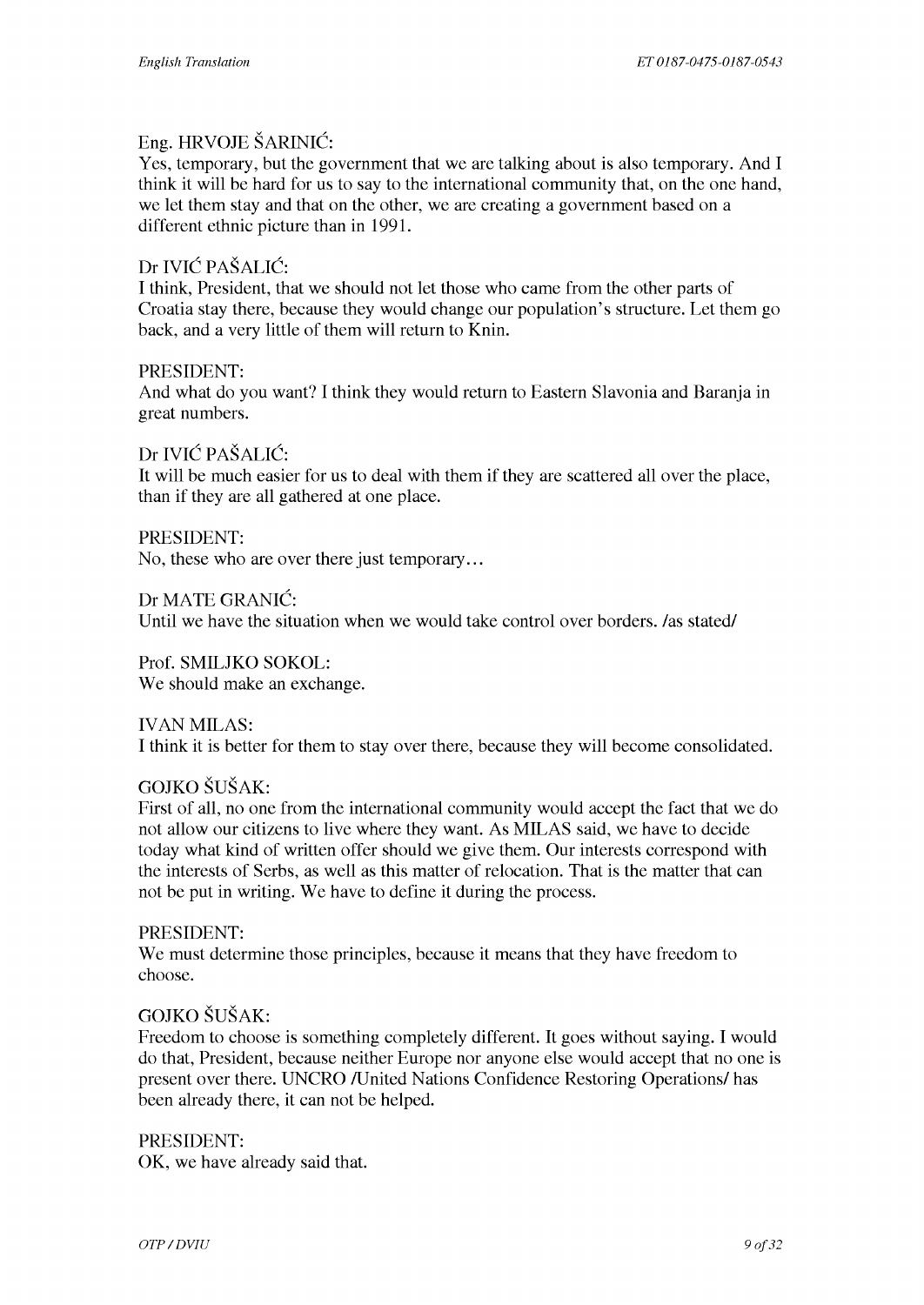# GOJKO SUSAK:

We have to give them three months within the mandate, in order to create conditions for the Croatian police to take over the control on that territory, considering the international recognition during that process. The police control should be proportional to the population that has been there according to the 1991 census. UNCRO should have a time limit of three months to ensure that. /as stated/

### PRESIDENT:

Wait, let us discuss it consecutively. We agree that UNCRO should stay, but I do not agree that we should give them three months to disarm those people there. I would like us to consider giving the UNCRO around 14 days for disarmament, because Washington and the world in general ask for a fast solution.

Dr MATE GRANIC: We should give them a month at the most.

PRESIDENT: Listen, they are in a hurry right now.

# Eng. HRVOJE SARINIC:

President, 14 days are only for the withdrawal of those who came from Serbia, we should do it and they have to disarm paramilitary units. Those units that are over there, they are local.

### PRESIDENT:

Gordan, please write down some issues.

We should make a request for disarmament, which should happen in 14 days. Those who are not armed and paramilitaries, which are not from that area, should leave in 8 days. Then we can see how it goes. Because, these people wants us to find the solution for Bosnia and for everything else in couple of days.

### IVAN MILAS:

Armed units and individuals, because he could be in this local /missing a noun/. /as stated/

Dr MATE GRANIC: They think that two months are the deadline.

### PRESIDENT:

It is the deadline for everything. Then we could tell the police to organise its structure proportionally to the structure of the population as it was before...

### IVAN JARNJAK:

The police should take over their duties, which is very important, that means securing the borders, maintaining the public order, peace and general safety. We have to set it up inside in order to keep them from saying that UNCRO stayed there, at the border. /as stated/

### PRESIDENT:

So, the Croatian customs should be at the borders together with UNCRO.

# Dr MIOMIR ŽUŽUL: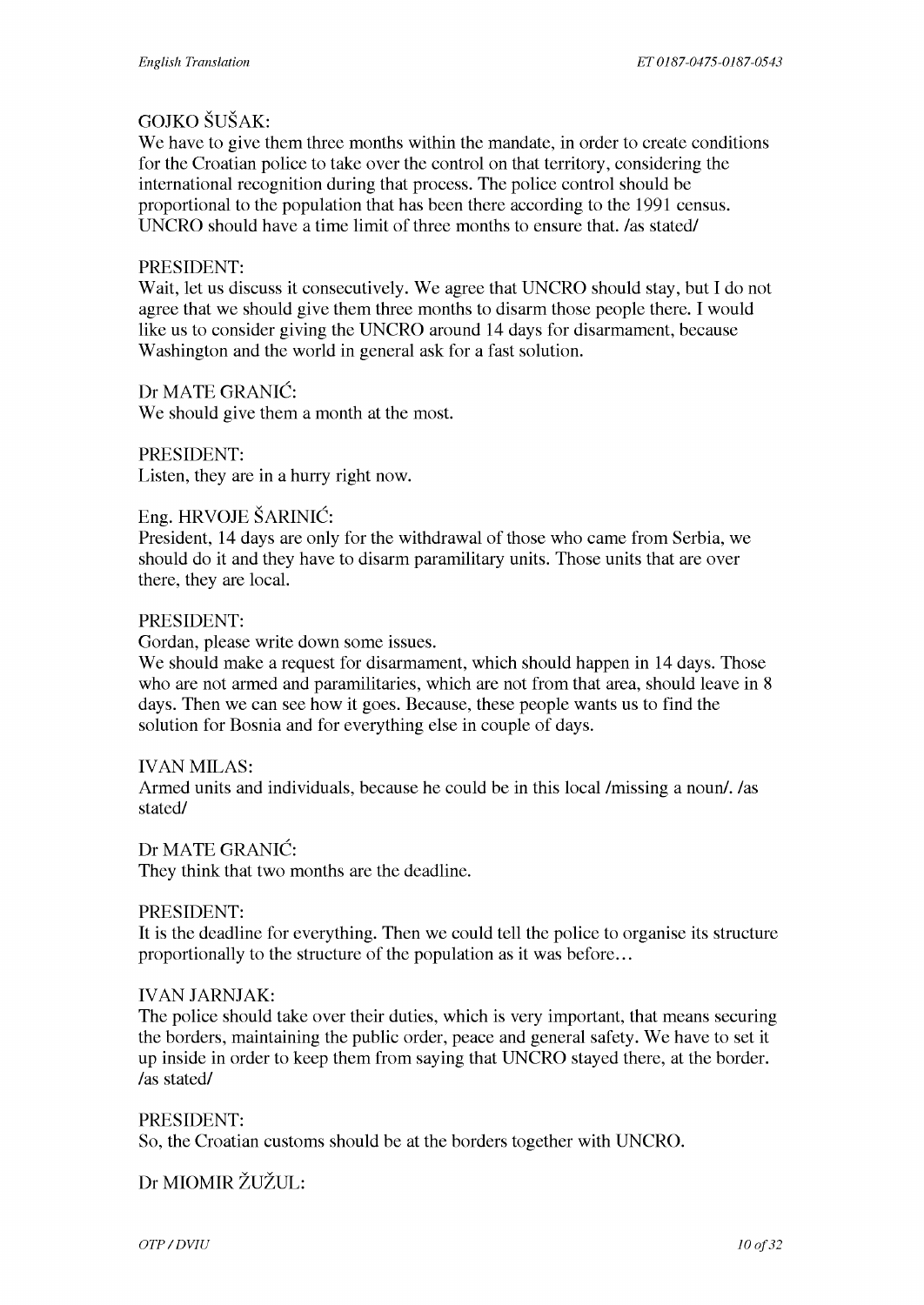President, if I may speak in general terms. This matter of UNCRO is quite dubious for me. Not that I am against it, but I am just not certain about this matter. First of all, the suggestion that has been given by the Contact Group for the implementation does not include UNPROFOR, and UNCRO is not mentioned either. Probably it is not UNCRO at all, but NATO.

Dr MATE GRANIC: That is valid for Bosnia.

### Dr MIOMIR ŽUŽUL:

Croatia is not mentioned, that question is open.

But, there is something else that is more important. I am not a priori against UNCRO, but it is completely clear to me that if it is UNCRO then it has to be a new mandate. It can not be by this existing mandate, because according to that mandate they do not have the possibility to carry out that implementation. So, it has to be a new resolution of the Security Council, which has to define a new mandate in operational terms. We will not have these problems then.

PRESIDENT: That is not true, because UNCRO had a task to disarm them.

Dr MIOMIR ŽUŽUL:

But, they had a whole lot of other elements to refer to all the time.

### PRESIDENT:

OK, but that is a different situation. So, if we want it now, we are wasting our time. If we could achieve an agreement with MILOSEVIC and MILOSEVIC says:" My people will sign it now, they are not MARTIC's people ... "and if they are ready to carry that out, then why waste time on formalities? We already have that agreement with UNCRO for those 2500 thousand to stay. /as stated/

Dr MIOMIR ŽUŽUL: But, there is a question of units without a new mandate.

IVAN JARNJAK: We should have the structure of units.

Dr MIOMIR ŽUŽUL:

I wanted to finish it without a new mandate, because it seems to me that the most important question for UNCRO is the structure of units.

IVAN JARNJAK: So they would not stay only in Osijek. /as stated/

Dr MIOMIR ŽUŽUL:

If there is a new mandate, then the General Secretary can determine the structure of units.

Eng. HRVOJE SARINIC: Only these two within United Nations /sic, probably mandates/

PRESIDENT: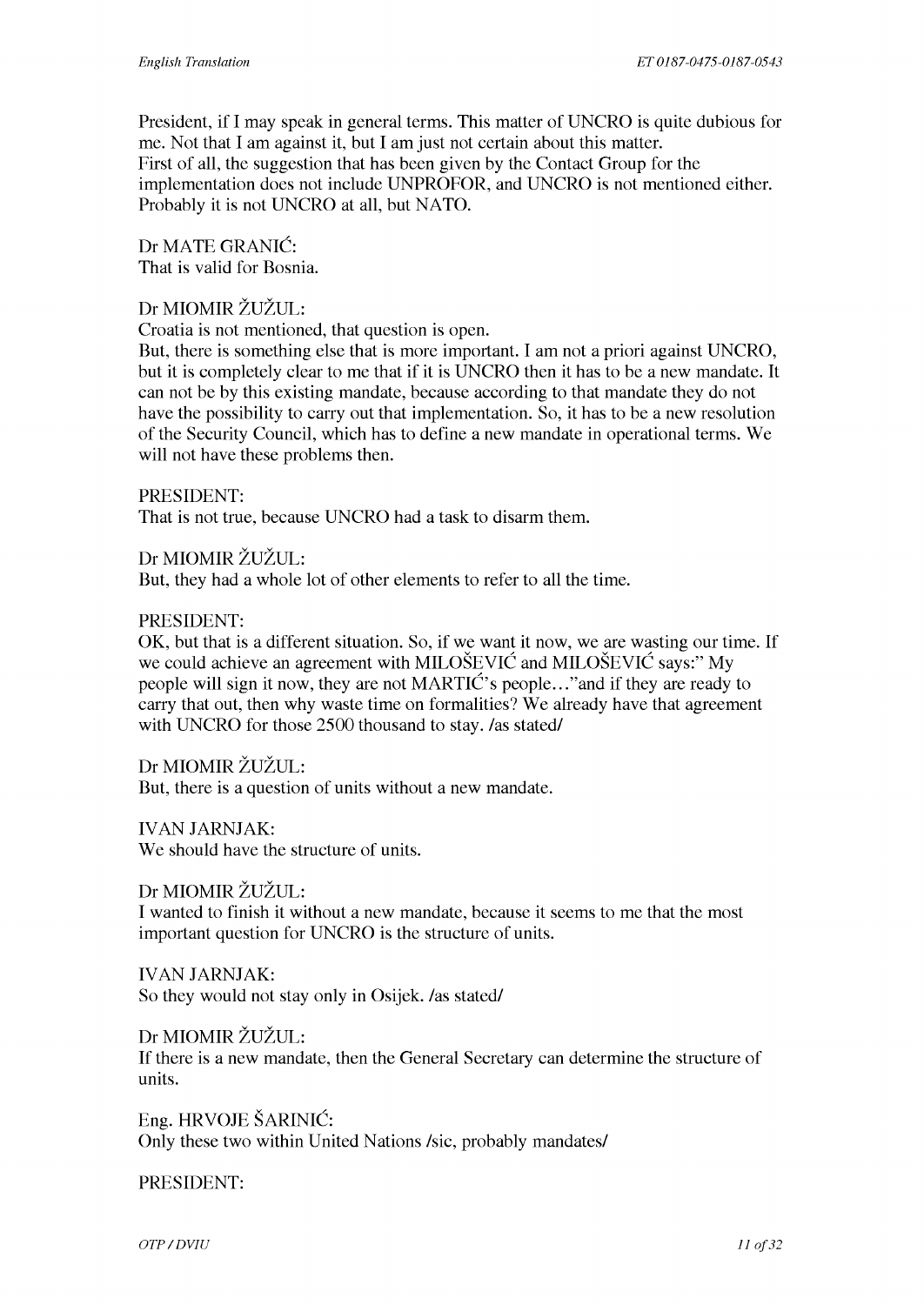I have a suggestion – the Russians and Americans should take the role of peacekeeping forces.

# Dr MATE GRANIC:

May I say something? It is not likely that they will send, but something else is a problem /as stated/. We want all of this to be over in two months, but a mandate could not be changed without the Security Council. So, we can do it only within the frames of the one that already exists and with a special agreement with the headquarters. That is the only way.

# PRESIDENT:

OK, let us not waste any time. We should ask either UNCRO or NATO to implement that within the frames of...

# Eng. HRVOJE SARINIC:

President please let me say something. We should make an agreement and they would implement a new mandate and do everything else, if we make that agreement.

# GOJKO SUSAK:

President, except for UNCRO, we will have a second option in a couple of months until we make it, because we are processing it now. /as stated/ The question is does UNCRO have a mandate or not?

Dr MATE GRANIC:

It is important for us to make an agreement.

### NIKICA VALENTIĆ:

I think, President, this part is unquestionable and we should not be en-thralled to it. If we resolve the essence, we will get the form.

The essential problem to me is the matter of the great number of Serbs, because Gojko has the point, we can not... to a Serb from Pakrac if he wants to go back to Pakrac. /word is missing/. We should find a smart formulation for it. The Bosnian and Yugoslav Serbs have to leave and they will accept it, but they would probably ask what would happen with 20 or 30 thousand Serbs. We want to bring back our expelled persons, that is OK, but you should bring back the expelled Serbs as well. We have to find a smart way regarding that. .. to the consequences that could come out of it. /as stated/

### PRESIDENT:

We must have an option of homecoming and we must have it in principle, but we should resolve it in a practical way. That means, the right to return for the Croats that are emigrating or the exchange option.

# Eng. HRVOJE SARINIC:

Of course, in this phase they give the priority to those who are citizens of the Republic of Croatia to stay there. They give that priority now.

### PRESIDENT:

If is it possible we have to bring our people back.

Eng. HRVOJE SARINIC: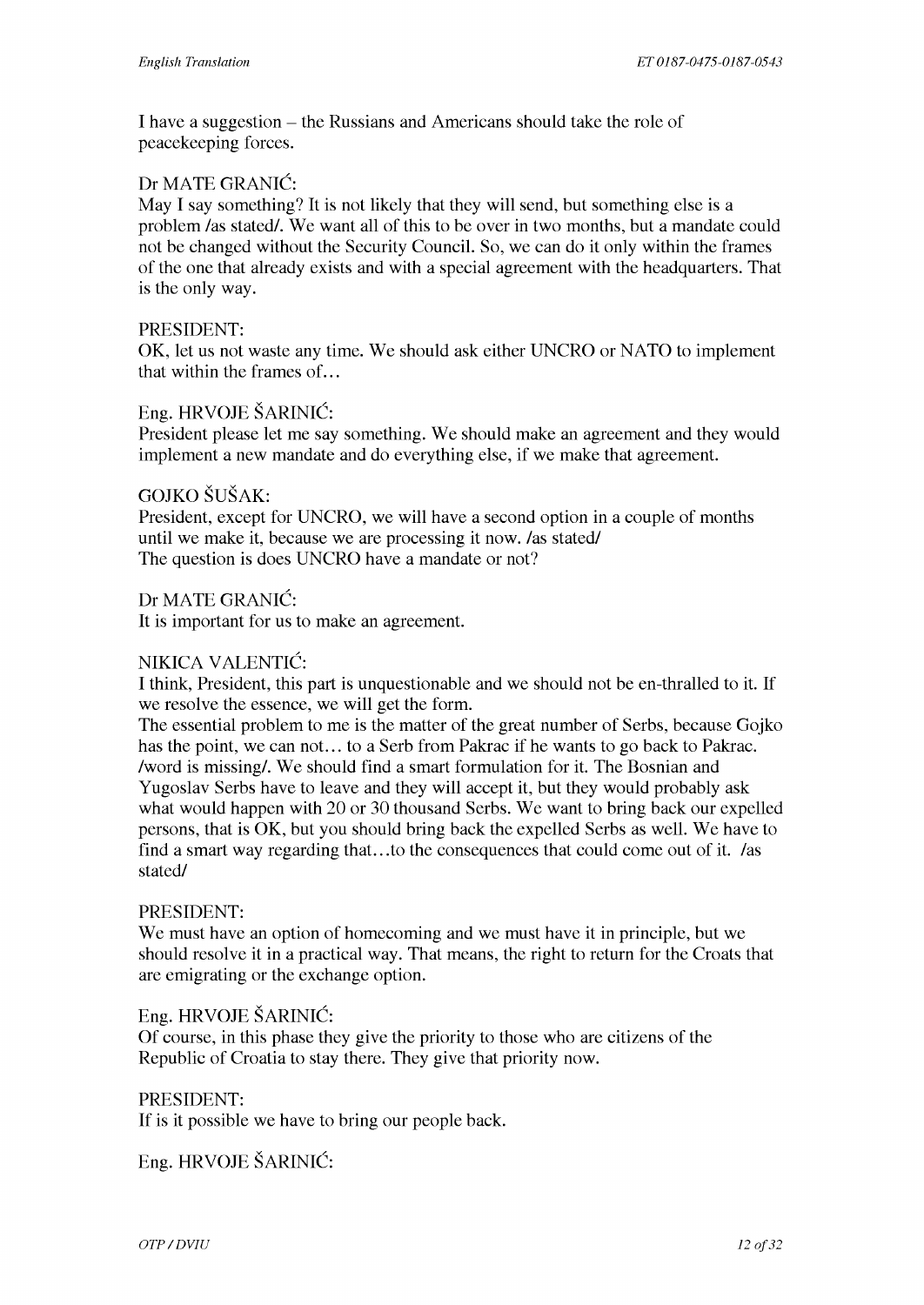We must not forget one more thing, President. In all Croatian houses in Baranja today are "Jovas and Simas" /male names/

PRESIDENT: They have to leave.

### GOJKO SUSAK:

There is one more thing, President, concerning these proposals, how many of them should be, three, four or five. There were as many Hungarians as there were Serbs and us. We can not have Serbs as a national minority and not have Hungarians. There are more Hungarians in Baranja than Serbs.

Eng. HRVOJE SARINIC: No, no, that is not true.

GOJKO SUSAK: It is like that in Baranja.

(All speakers are talking at the same time, it can not be understood).

### GOJKO SUSAK:

... we have maybe one percent of the difference, so whomever they are representing in that group, it has to be a Hungarian, because of our interest and our relations with minorities. /as stated/

### NIKICA VALENTIĆ:

We should not create Hungary around Baranja like it is the case with little Italy, due to their historical ambitions.

### GOJKO SUSAK:

If we can not sell two of our people and one Serb, then we can sell us, a Hungarian and a Serb and that Hungarian would be on our side.

### PRESIDENT:

Listen, can we suggest it like this? Temporary administration would consist of the Croatian Government and United Nations representatives, a Croat and a Serb and the representative of the minorities.

Dr MATE GRANIC: That is very good.

IVAN JARNJAK: Mister President, we should define a local government of the former municipality.

### PRESIDENT:

We do not want local government, that is a temporary administration for a year.

Dr IVIC PASAliC: Establishment of the population.../as stated/

NIKICA VALENTIĆ: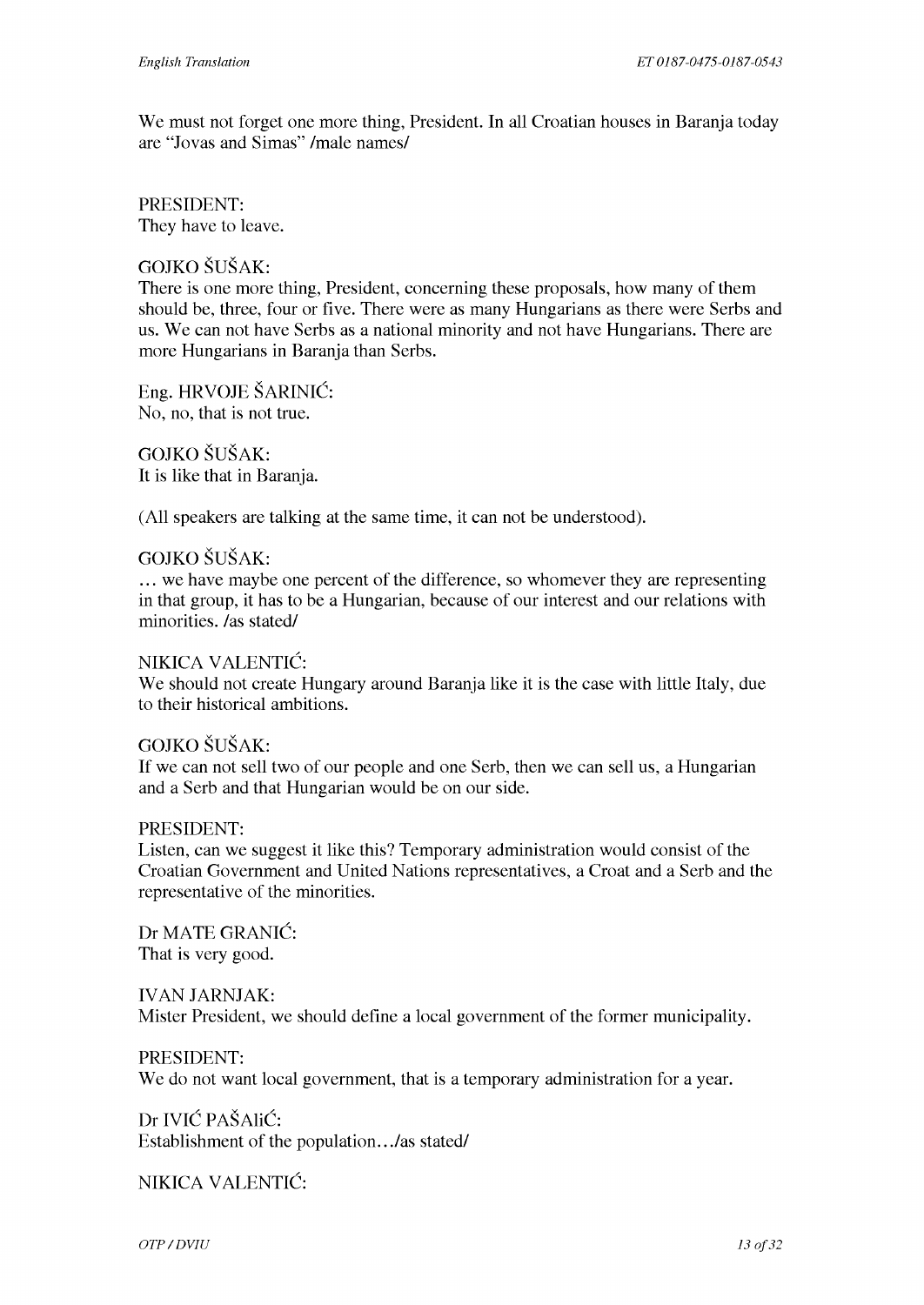We shall see what is better, the old municipalities or the new ones, until we summarise it all.

PRESIDENT:

We should stick to the old ones, for now.

# IVAN JARNJAK:

We are the majority in all the old municipalities and as for the new ones... In Mirkovci, we are, for example, the minority, but in the old ones we are majority almost for sure.

# GOJKO SUSAK:

I suggested those three months, President, because that is within UNCRO mandate. After that, their mandate expires. Those two weeks that you were mentioning, I thought we should have it all determined within three months. After that, the UNCRO mandate expires and they can remain only as observers. We should take over the power completely within three months and the Republic of Croatia should be there. Observers may remain, but UNCRO should work on that within its mandate.

PRESIDENT: For how long will that mandate last, two or three months?

GOJKO SUSAK: It should last for three months, until 30 November.

# Dr MATE GRANIC:

European observers are offering themselves to do that. /as stated/ I got a phone call today from the Hungarian Minister of External Affairs, KOVAC. He suggests that his representative comes here to talk and they are offering themselves to do it. There are different possibilities, but we should not lose pace during these three months.

# GOJKO SUSAK:

The structure should be also, Hrvoje could deal with that diversity, Argentinians ... /the sentence is not finished/ he says that they would like to stay and to leave the structure of the forces as it was. It should be a hundred Belgians, a hundred Argentinians and we would not have any problems.

### PRESIDENT:

OK then, we agreed on the government and we agreed on a matter of principle concerning the population and opening of the communications with Serbia and Yugoslavia in that area as well, which is very important to them.

### IVAN JARNJAK:

We should discuss the mine clearance as a separate issue.

### PRESIDENT:

We should mention the immediate return of Delekovci to the formation. /as stated/

### IVAN JARNJAK: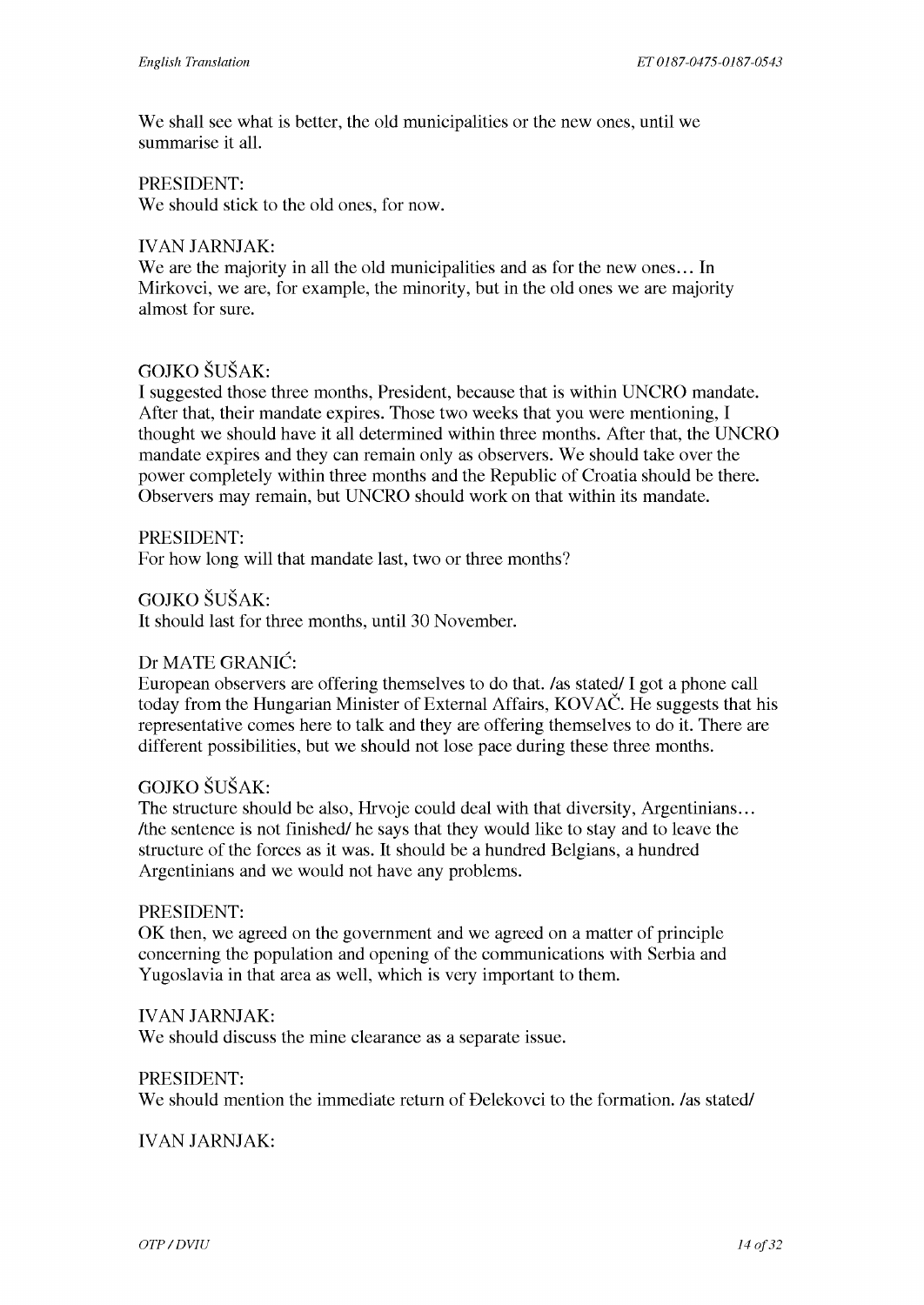Mister President, we should discuss mine clearance for sure, because there are a lot of minefields on that terrain and I think that the mine clearance is the basic precondition for them to come back.

# Dr MATE GRANIC:

One more thing, President, we could easily get the help from the international community for the mine clearance.

### GOJKO SUSAK:

They will get involved if we reach this agreement, that is the least they can do.

# NIKICA VALENTIĆ:

That should be a decoy for MILOSEVIC. I know from the times when we worked with them a lot, the oil pipeline was crucial for normalisation of the economic life and that could be a very serious (this Eastern branch) ... /as stated, a couple of words are missing/. The other thing is the opening of the highway (and the railway), and with that... and for us would economically... /as stated/

### PRESIDENT:

We should list everything by name, railway lines, and even the old things... (I will do it together with other things), telecommunications, oil pipeline, etc.

Dr MATE GRANIC: A referendum is out of the question.

### Dr IVIC PASALIC:

We should have the border control in order not to let them bring those Serbs that left Croatia back and we should not let them bring the Serbs into Sector East. Who has the control over the border toward Serbia?

### NIKICA VALENTIĆ:

Let us not be too ambitious, I am for the maximum of appeasement, we should only... with their own. (Of course.) /as stated/

### IVAN MILAS:

Then we shall carry out the exchange of the population.

### GOJKO SUSAK:

The border...we should not ask that question if it says in the contract that they are an integral part of the Republic of Croatia and that the police is functioning according to the Constitution and the Republic of Croatia Law, which only means ...

# Eng. HRVOJE SARINIC:

That should be after the transitional period.

# GOJKO SUSAK:

During these three months, when they are completely ...

### PRESIDENT:

No, no, we should form the police during the transitional period and that police should be proportional to the population.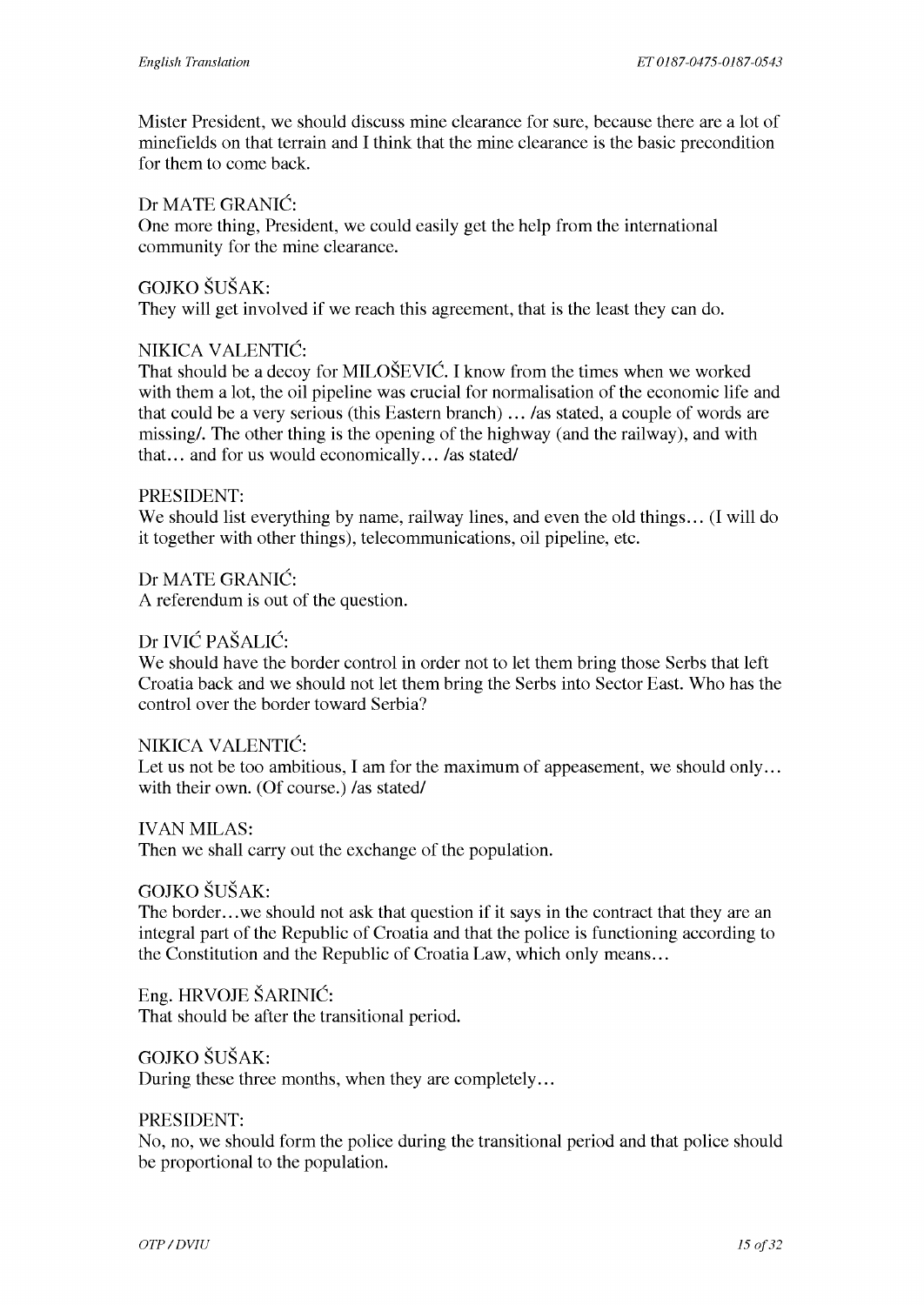(He reads.) IZETBEGOVIC, PARIS ... between IZETBEGOVIC, CHIRAC, and ... according to the information given by ZUBAK, the President of the Federation, the following happened:

HOLBROOK and CHARET stated that MILOSEVIC would not recognise the Republic of Croatia. That has already become outdated. (That became outdated.) Secondly, there are secret agreements between DE CHARET and SHACHIRBEY, which had begun on 3 August in the Federation. Those agreements have as their purpose to make the Government in Sarajevo agree only to MILOSEVIC's recognition of BiH, because that is in the interest of the peace process. That has also become outdated. (It has become outdated.) DE CHARET is willing to influence MILOSEVIC in that direction, he holds it against IZETBEGOVIC because he is uniting with Croatia. He also promises that he will establish the connection with the Minister of External Affairs of Yugoslavia. IZETBEGOVIC is not sending a direct answer, but that is fine, we will see about it. All right.

At the meeting with President CHIRAC, SHACHIRBEY mentions that GRANIC should also know about that. ZUBAK was also present at the meeting. CHIRAC is offering IZETBEGOVIC a direct telephone connection, which means bringing France to the fore and displacing of the American role. He suggests demilitarisation of Sarajevo and he promises securing the road across Igman, as well as the secured communications between Sarajevo and the airport.

According to ZUBAK's information, it is most likely that IZETBEGOVIC will return to Split today. Therefore, there is a possibility that he leaves for Turkey immediately, at President DEMIREL's invitation.

Dr MATE GRANIC:

That has been confirmed.

PRESIDENT: What has been confirmed?

Dr MATE GRANIC: Yes, he is leaving for Turkey right now, tonight is...

# PRESIDENT:

It is most likely that IZETBEGOVIC will not be accompanied by ZUBAK. At the dinner, held on the  $29<sup>th</sup>$ ... he organised... (He reads.)... in the presence of the most prominent politicians, IZETBEGOVIC explains the history answering certain questions and ... clashes in BiH and the Republic of Croatia and he presents his own points of view. /as stated/ Yugoslavia was a good idea at the beginning, but it proved to be a bad reality, a Serb domination. I do not believe in the renewal of Yugoslavia, because Slovenia and Croatia do not want Yugoslavia under any circumstances. He admits by that. .. he wants it, that is from the very beginning /as stated/ The recognition of Croatia and Slovenia would be good for them and bad for BiH, but recognition of BiH ... We do not accept the recognition of BiH that MILOSEVIC is willing to give and he wants to recognise BiH that does not exist. He is not ready to recognise the existing BiH. London menu /as stated/. President TUDMAN issued an official denial and it is good enough for us. Croatia is our neighbour, there is a certain trust and there are good relations that should not be destroyed, we should not look for troubles.

It is interesting that IZETBEGOVIC told me, during our eye-to-eye conversation in Split that he knew it would be impossible to keep the whole Bosnia, but we should emphasise it because of the international community.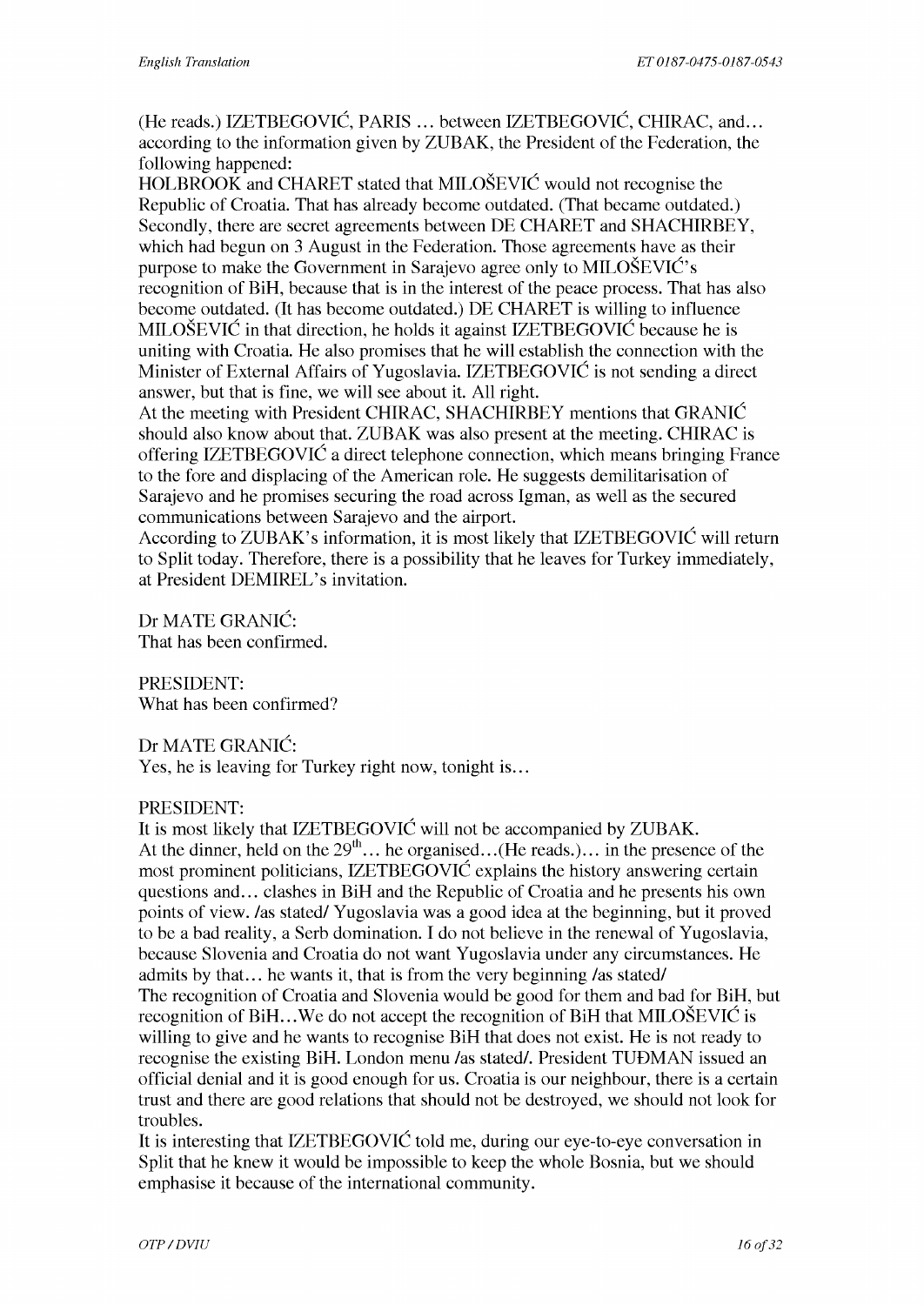So this is what this statement means.

# Dr MATE GRANIC:

But, that is the continuity, he gave another positive statement before. /as stated/

### PRESIDENT:

Clashes between Muslims and Croats are artificial and unnatural. They always had good relations. I am a Muslim, but I am not raised in hatred and I have friends among Serbs. We have two Serbs here tonight in BiH delegation. One of them is KOVAC who is the Ambassador of BiH in France and LAZOVIC who is the President of BiH Assembly. MILOSEVIC will give up the Eastern Slavonia, not just yet, but in 4 months. That is what IZETBEGOVIC said.

(He reads.) ... Before the Conference had started, IZETBEGOVIC declared that his delegation had arrived in Paris with a delay. It was not certain whether they would come. He never came on time to any meeting and I know him for 5 years, since Belgrade, Brussels and London...

Then he said that they had been expecting a military answer to yesterday's massacre in Sarajevo during the whole day yesterday. Since there were no military intervention and destruction of the Serb artillery positions around Sarajevo, he decided that Bosnia and Herzegovina should suspend its participation in peace process. Except for the President CHIRAC, IZETBEGOVIC met with CHARLAMION, the French Minister of Defence, ERVED CHARET, the French Minister of External Affairs and ... MANUELIO, State Secretary for ... IZETBEGOVIC judged favourably talks that he had with President CHIRAC, who was very direct. IZETBEGOVIC added that he had established a new French politics in Bosnia with CHIRAC. When they asked IZETBEGOVIC would he go back to the negotiating table if there was a military intervention, he said:" Yes." When they asked him about KARADŽIĆ's acceptance of the American peace initiative, IZETBEGOVIC declared that he had never heard about it. He added that only if KARADŽIĆ accepted the plan of the Contact Group and recognised the integrity of Bosnia, would it carry some weight. When they asked him about the demilitarisation of Sarajevo as a step toward peace he answered in the negative, referring to Srebrenica as an example. Making a comment on the current American plan, IZETBEGOVIC emphasised that there was an initiative, but there was no a real plan, because two things were missing: 1) the constitutional and legal system of BiH and 2) the map. He stated that UNPROFOR was still necessary and in spite of all it was bringing more benefit than damage. He adds that CHIRAC promised that he would put in a word with Serbs, he would provide safety for everyone and for Igman road, as well as for the Blue road. When they asked him... to create an Islam state, in spite of the peace intervention for... Bosnia and Herzegovina, IZETBEGOVIC replied that there are one Serb and one Croat among the Bosnia and Herzegovina delegation that is currently in Paris. /as stated/ So, what else do you want, the problem is almost solved. OK, Hrvoje, what else should we offer in our reply, in our proposal?

### Eng. HRVOJE SARINIC:

I do not know, President, should we give it to them, but I would like to bring your attention to the fact that we should immediately ask the international community to assist us. The winter is coming and they should provide 10000 of prefabricated houses. We will deal with the fact that "Simas and Jovas" are in Croats houses and that will be a problem. If they provide those 10000 houses, then our request that our man comes to his house is much more realistic, because we can tell him  $-$  "now you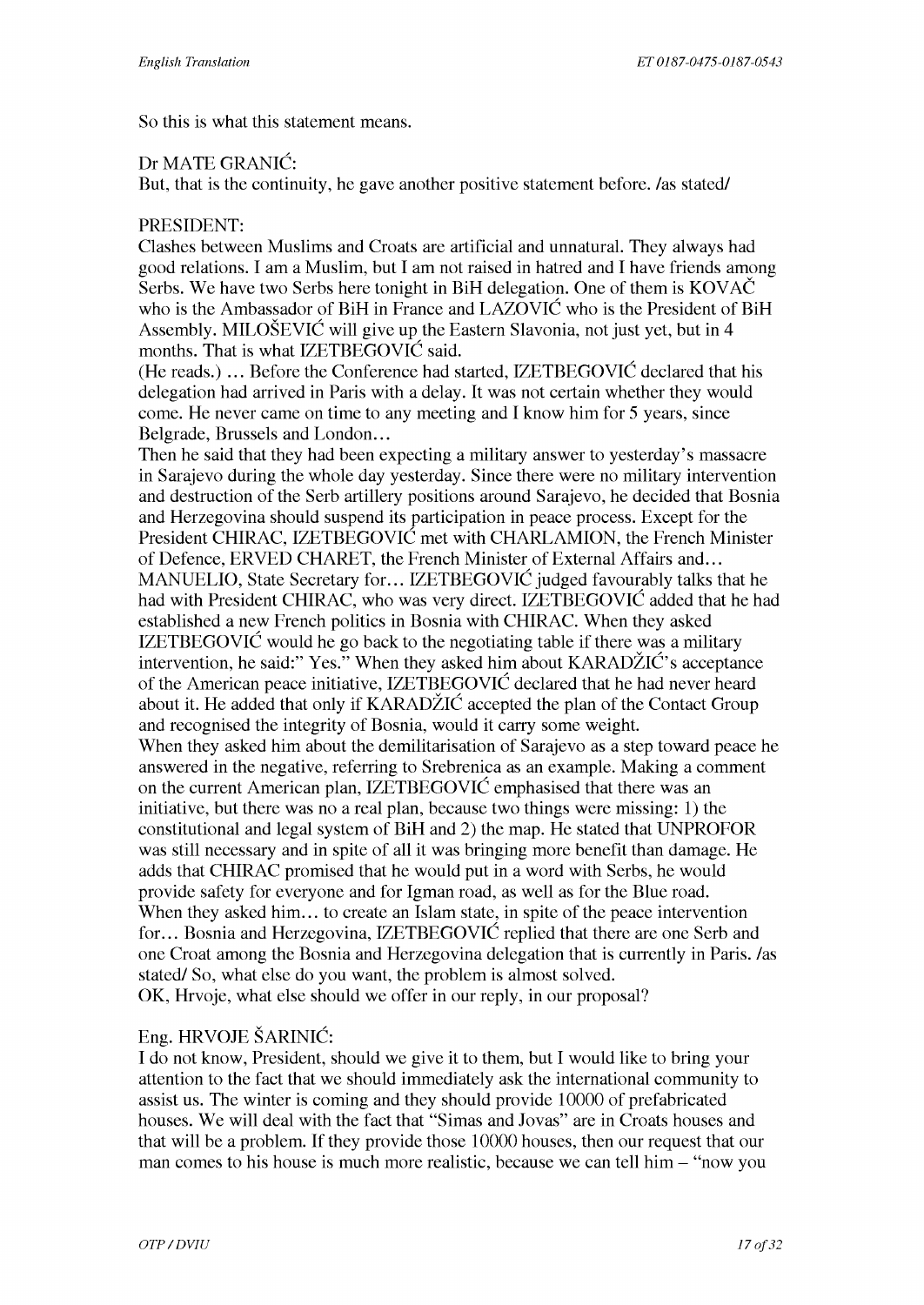are in the house of this and that and you should go in one over there, if it stays." /as stated/

### PRESIDENT:

Wait, if you place that /sic, probably "those houses"/ then you are not placing it for "Simas and Jovas" but for ... those are houses of Croats, Vukovar has been completely destroyed.

# Eng. HRVOJE SARINIC:

Yes, it is, but that is in Baranja and I am talking about places where the Serbs moved into the Croatian houses. How will a Croat that returned, look at "Simo" being in his house? Then again, it will be very difficult to throw "Simo" out of the house because of the international community. So, if it is like that, we could establish it faster.

### PRESIDENT:

So, I would say it like this: the international community should give us a possibility for accommodating those people who have to move in because of the return of Croatian...

Dr MATE GRANIC:

Or for those whose houses are demolished. (Of course.)

# Eng. HRVOJE SARINIC:

Yes, because they can not return to Vukovar, I think. I also think that the international community would loosen the purse strings for it at this moment.

### IVAN MILAS:

I think that is the most important thing, when we are talking about global solution and we should set up the terms for the arrival of the full Croatian government. Everything else is less important, because sooner or later someone would see ... the majority, but the rest is Croatian, then we should negotiate with Serbia about those options and exchanges. Because they do not want to wait for the Croatian government when they know that the " $X - day$ " will come when the Croatian army has international guarantees to come inside, to stand on its own land which is not demilitarised, to remain under the whole Croatian sovereignty after the transitional. .. And we should offer to Serbia the economy credentials.

### PRESIDENT:

With these proposals, Serbia and Yugoslavia should recognise Croatia. (Yes.) So, to make this concrete, I would say that these five that we put there should establish their own government in a month and we should establish a Croatian customs service as well.

Eng. HRVOJE SARINIC: You insist that Yugoslavia and Serbia should recognise Croatia, the both of them.

PRESIDENT: No, just Yugoslavia.

Eng. HRVOJE SARINIC: He is talking about Yugoslavia.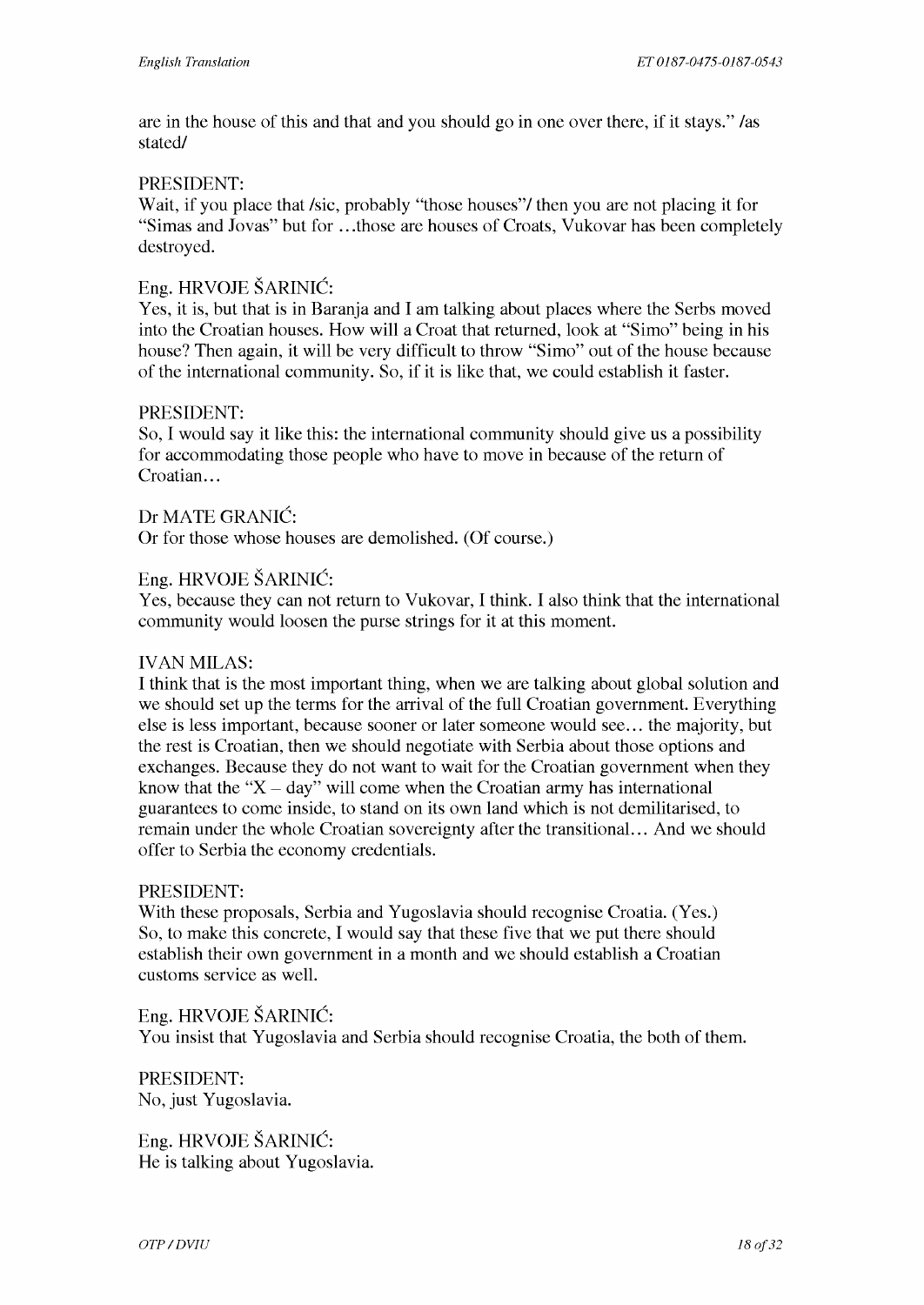### PRESIDENT:

Yes, Yugoslavia, Serbia is not internationally recognised, yes ...

Eng. HRVOJE SARINIC: Yes, yes, OK.

### Dr MATE GRANIC:

Mister President, what Ivan said is very important, when the transitional period is over and when the Croatian army is in a position to take over the control.

### PRESIDENT:

Wait for a second, the transitional period is something different. No, I think we should establish this transitional administration in a month.

### Prof. SMILJKO SOKOL:

What is the time limit for the transitional administration?

### PRESIDENT:

As far as I am concerned, I think it should be for a year, because Z-4 was suggesting two years and they would like it to be three years.

So, we will start with a year and if we achieve what we said, I would not mind two years.

# GOJKO SUSAK:

If we establish the police administration that will function according to the Republic of Croatia Law within three months, we could give them two years.

Dr MATE GRANIC: That is for sure, President.

GOJKO SUSAK:

But if that is a precondition and if it does not function, then everything else comes to nothing.

PRESIDENT: But I would start from a one-year period of time.

IVAN MILAS:

Then we could speed up a process within Bosnian solution /as stated/.

### IVAN JARNJAK:

Mister President, I would like to suggest a couple of technical details, but it would not be bad to include them. If we accept such an agreement within ten days, we have to form a group of five people that will be functional. It should be ten days before they withdraw.

Second thing is that their headquarters is in Vukovar and it has to be in Vukovar. We have to decide where that headquarters should be.

### PRESIDENT:

These are two things, the one is a deadline, because we gave them 14 days for disarmament.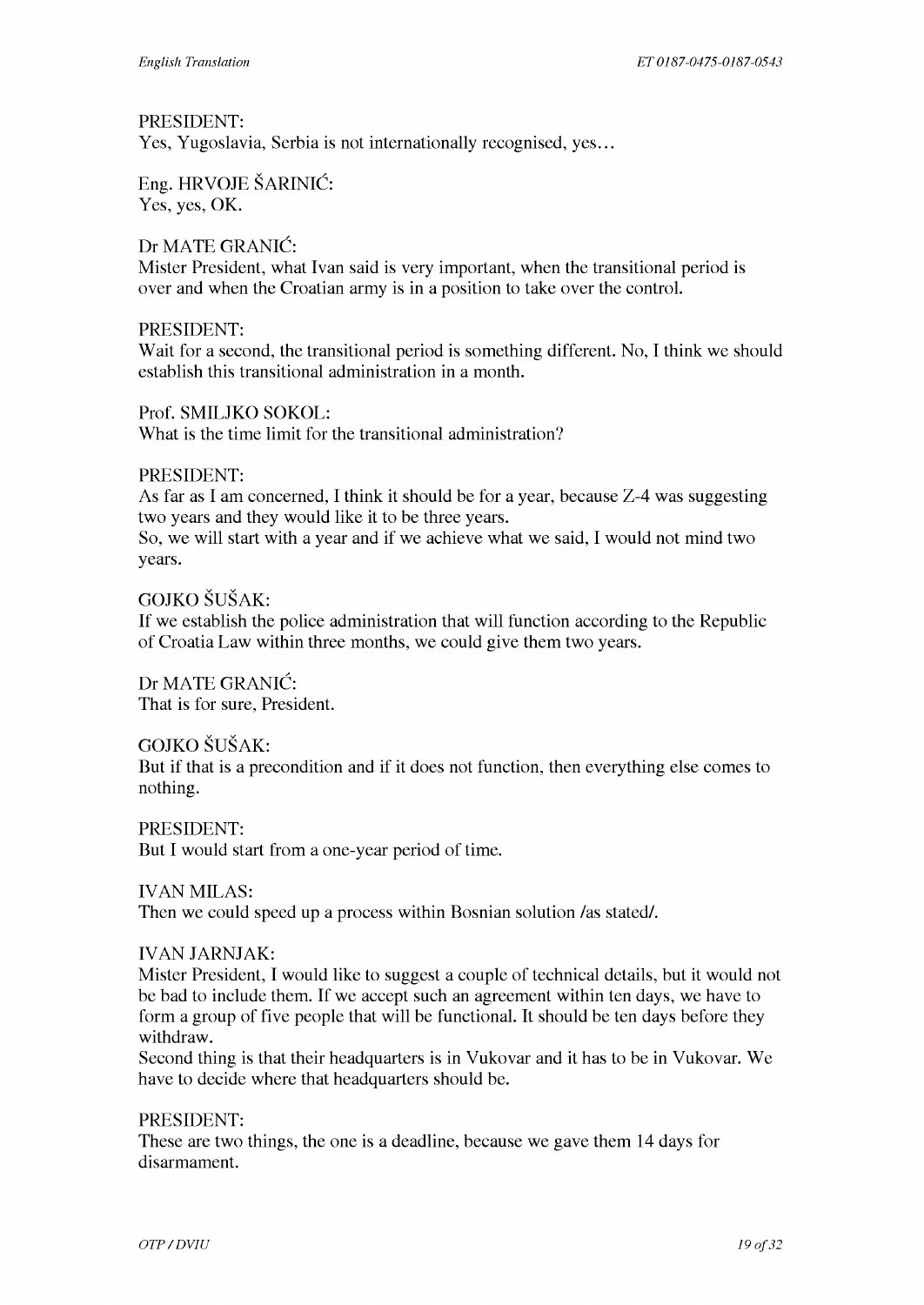### IVAN JARNJAK:

But before that, I would like this Government to be established here, because it has to control, to co-operate, to introduce and to work gradually and it has to be done in ten days.

PRESIDENT: But then, are they...

Prof. SMILJKO SOKOL: But it should be the same for every municipality.

PRESIDENT:

Wait a second, do we have that group of five people for the whole of Slavonia and Baranja...

IVAN JARNJAK: We have it, as well as for the municipalities.

PRESIDENT: Good, we agree on that.

IVAN JARNJAK: Look, Mister President, this group for the whole area, has to enter within ten days and it has to establish the same groups in every municipality within next ten days.

PRESIDENT: I agree. Or let us say, 14 days.

IVAN JARNJAK: It should be ten days, do not give them 14.

Eng. HRVOJE SARINIC:

We have to know exactly, because I thought like this: paramilitary units from Serbia should leave in eight days and local paramilitary units should be disarmed in 14 days. You were saying something about establishing of the transitional government. That should be a kind of centralised government for the whole Eastern Slavonia and Baranja and for every municipality. What is the deadline for that?

Dr MATE GRANIC: It should be 14 days...a month for the municipalities.

IVAN JARNJAK: We should not return before they are disarmed, we should establish our government before that.

PRESIDENT: It is good for them to have a control.

IVAN JARNJAK: It should be ten days, Mister President. I suggest ten days.

PRESIDENT:

*OTP* / DVIU 20 of 32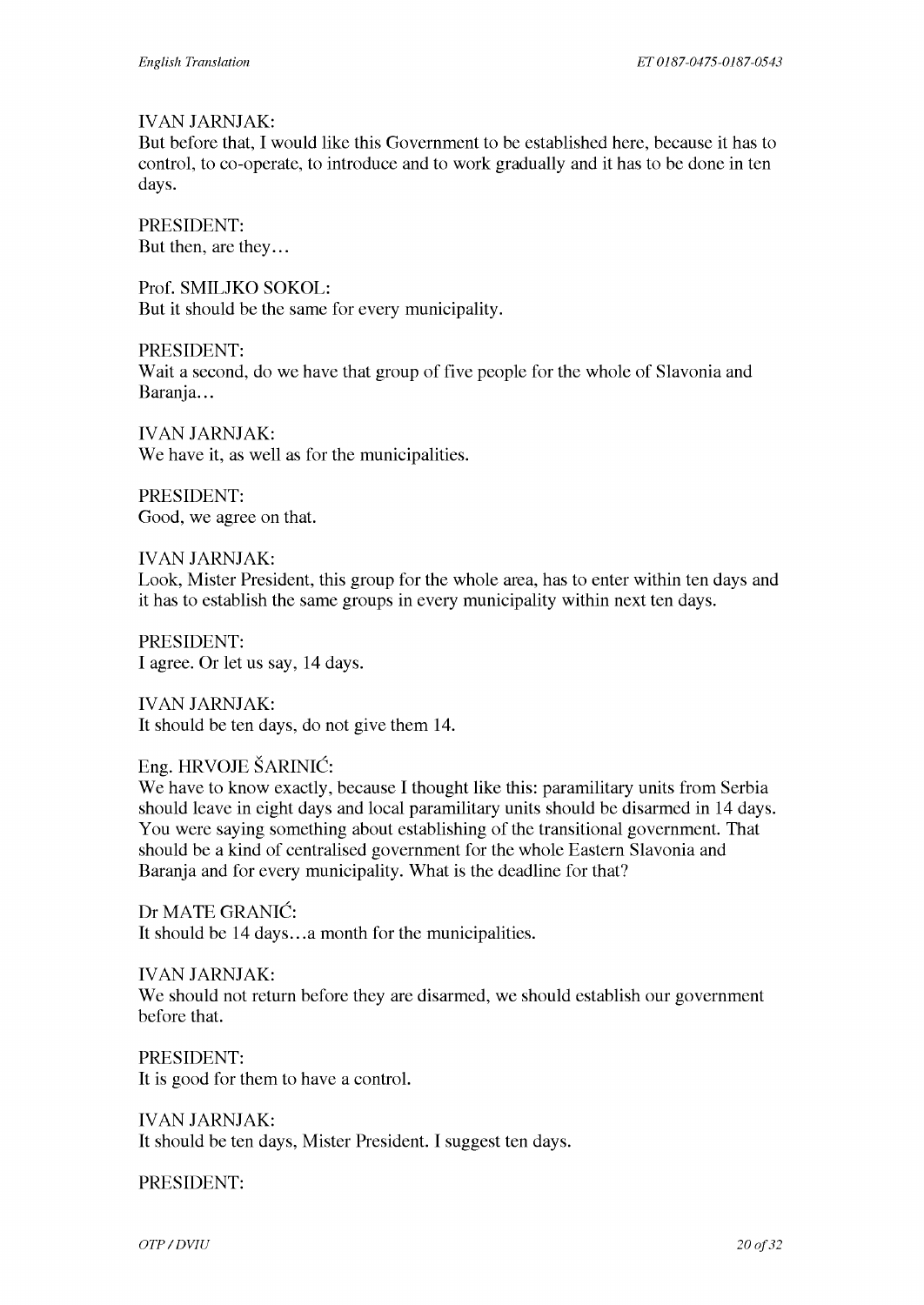I agree.

IVAN JARNJAK: And we should have ten days after that, for the municipalities.

PRESIDENT: So, we should have a temporary central government in ten days and in twenty days it should be established within the municipalities.

IVAN JARNJAK: That one should be established in the municipalities.

Dr MIOMIR ŽUŽUL: President, speaking of recognition, do we ask for the mutual recognition or the recognition by Yugoslavia?

NIKICA VALENTIĆ: We will probably ask for the mutual one.

Prof. SMILJKO SOKOL: Absolutely.

Dr MIOMIR ŽUŽUL: That is better for us, but they were complaining about it.

Eng. HRVOJE SARINIC: Our problem is the succession, we have to take care regarding that.

Dr MIOMIR ŽUŽUL: If there is a mutual recognition, then succession is not a problem.

PRESIDENT: The mutual recognition and establishment of diplomatic relations should be at the Ambassador level.

Eng. HRVOJE SARINIC: I am just playing it extra safe, if there is a succession then...

Dr MIOMIR ŽUŽUL: In that case we have a protected succession. If we do not have a mutual recognition then we have a succession.

PRESIDENT:

If we have been talking about that already, then they should recognise Croatia, which had already been recognised by the United Nations. Croatia has been recognised by the United Nations within its borders.

So, there are no problems. But we should emphasise the mutual recognition and the establishment of diplomatic relations on that level.

NIKICA V ALENTIC: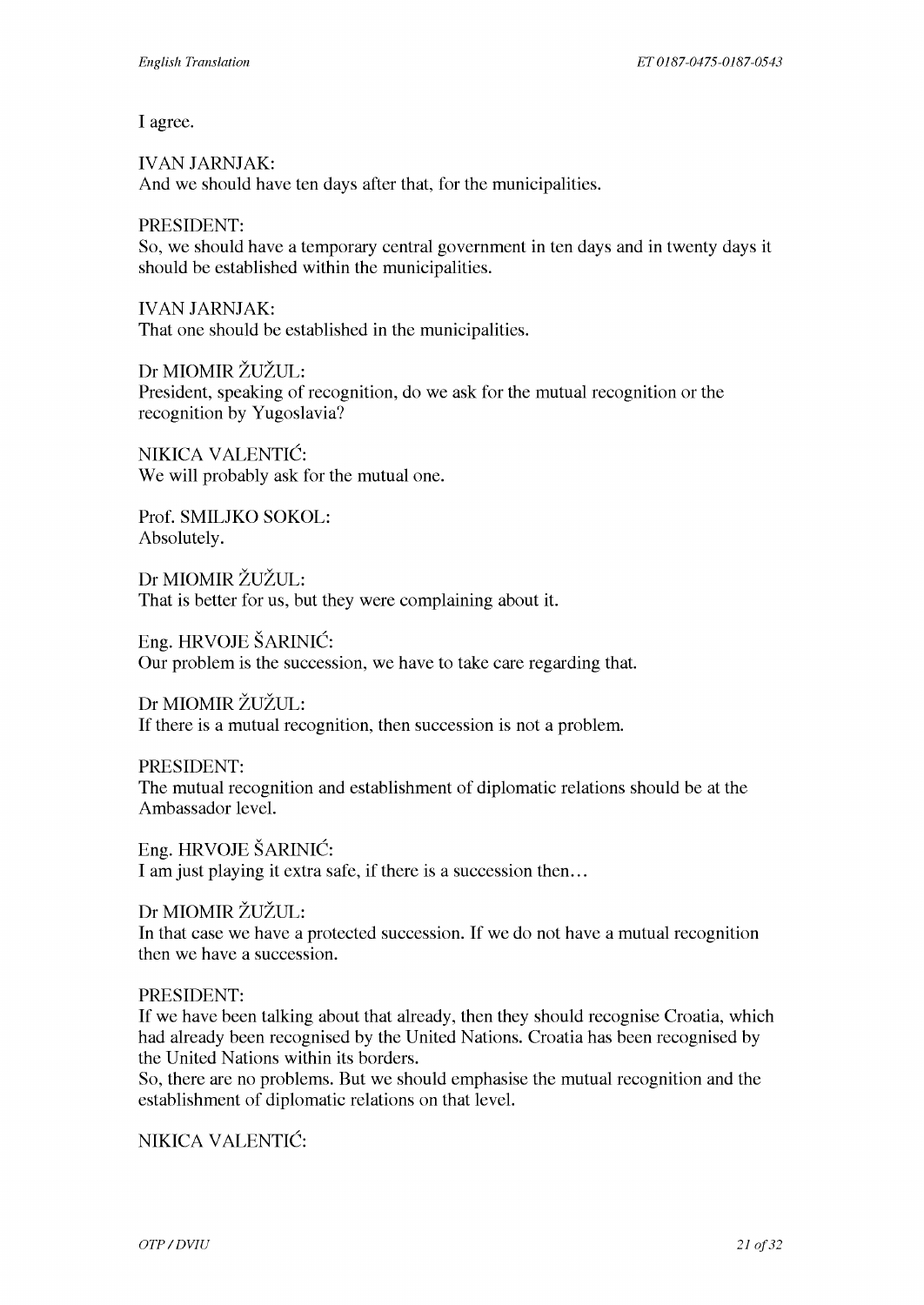In order to make it easier for MILOŠEVIC, we have to... include this economy part. You should specify in that proposal of the agreement that we are ready to open the oil pipeline and roads regardless of the sanctions.

### Dr MATE GRANIC:

There is one more thing; he will ask us to sign that we support the suspension of sanctions.

IVAN MILAS: We will cancel it immediately for him.

PRESIDENT: We could say that Croatia is supporting the annulment of sanctions.

Prof. SMILJKO SOKOL: Absolutely, that is important.

Dr IVIC PASALIC: Without the solution for Bosnia. /as stated/

PRESIDENT:

Let go of Bosnia, why are you messing around with it, you should solve your problem, in Bosnia you are military .. ./as stated/

Eng. HRVOJE SARINIC: In that case the Republic of Croatia will not stand against lifting the sanctions for Yugoslavia and Serbia.

PRESIDENT: I would not even say that they will object it, I think they will support it. Gentlemen, that is in our interest, in the interest of our economy.

Eng. HRVOJE SARINIC: I only want to bring your attention to what we are proposing. That is very different from what he is proposing.

PRESIDENT: Wait a minute, he has three years. /as stated/

Eng. HRVOJE SARINIC:

Everyone that came to Eastern Slavonia and are not citizens of the Republic of Croatia, are leaving. Good, but Croatian expelled persons are coming back. The citizens of the Republic of Croatia that came from Western Slavonia, Knin etc, have the right to stay, they even have that priority. But, we should give them the possibility to leave and to return.

PRESIDENT: We have said that already.

Eng. HRVOJE SARINIC: It should be six months before three years have expired, so...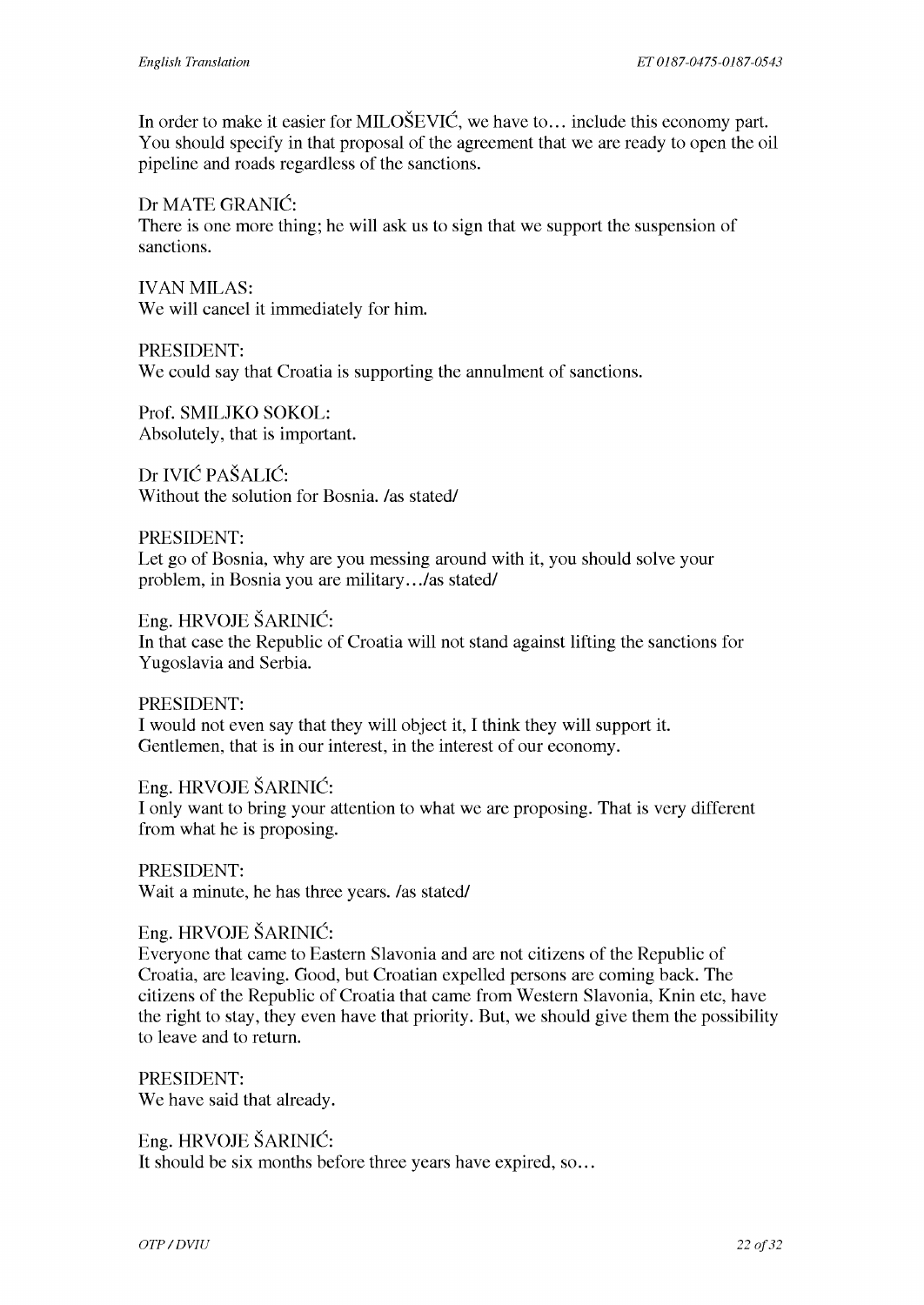### PRESIDENT: No, we said a year.

# Eng. HRVOJE SARINIC:

OK, a year, but that is his position for three years. He was talking about the whole solution and then he accepted the status of Eastern Slavonia within the borders of the Republic of Croatia /as stated/

### PRESIDENT:

That is out of the question, we are not talking about it.

### Eng. HRVOJE SARINIC:

When we make an arrangement, he will invite the representatives of Eastern Slavonia to Belgrade. That would be five prevailing presidents of municipalities, HADŽIĆ, MILANOVIC, DOKMANOVIC as well and we should convince them that this is the only solution. After that, we should sign the agreement with them formally, and he admits...

### PRESIDENT:

He is not in the position to set some conditions, but we are. Either this or he will have a new "Storm".

### Dr IVIC PASALIC:

So, there are 45% of Croats in that area, 35% of Serbs and 20% of others. Therefore, the others and we, make 65%.

### Dr MATE GRANIC:

Do you know what the advantage is of this? The advantage is that we want to negotiate seriously about peaceful reintegration.

### PRESIDENT:

But we have to emphasise our economic problems. And we should do it not just by saying it in one sentence, like the opening of roads, the opening of Zagreb-Belgrade-Nis highway, the opening of the railway and the oil pipeline etc.

### IVAN JARNJAK:

Should we give to our friends in the world everything that we had written and decided? We should also launch the offensive and say through the world "look what we had offered to them, how extensive is that, etc". I am just asking.

### PRESIDENT:

Listen, all of them are interested in our agreement with the Serbs, even the Americans and Germans.

### IVAN JARNJAK:

If we are finished with that, I would like to talk about two problems that I think are important.

### PRESIDENT:

Wait, do we have something else concerning this?

# Eng. HRVOJE SARINIC: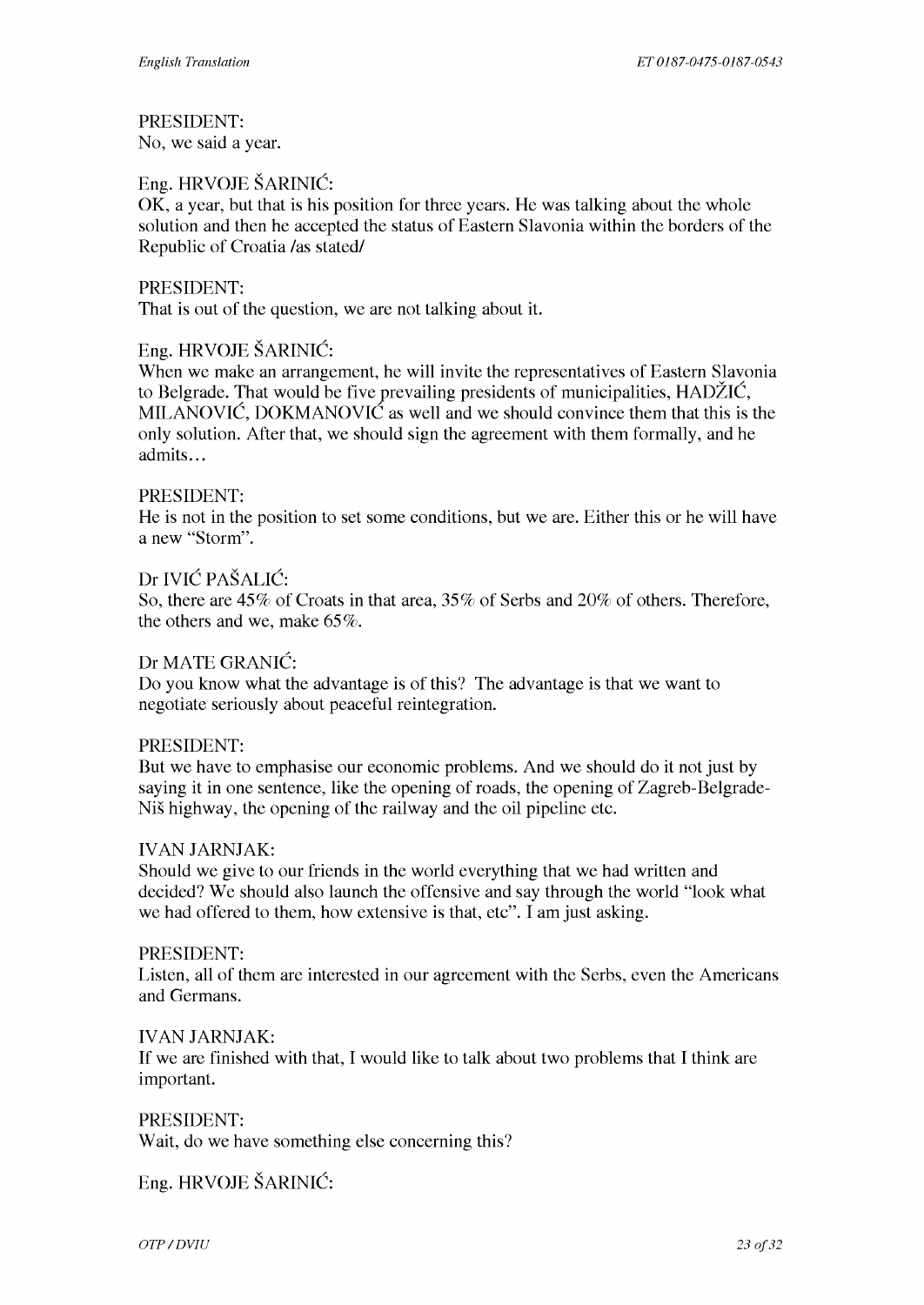I would only like to... based on this, I wrote everything down, but I am not a lawyer...

PRESIDENT: SOKOL will make it...

Eng. HRVOJE SARINIC: RADIN as well.

### PRESIDENT:

PAŠALIC will take care about the internal question and then he will come to you and after that to see me. So we are done with these issues, you could ask the rest.

### IVAN JARNJAK:

We should talk about Fikret ABDIC, please Mister President, he and his people cost me about 21000 German marks up to these days.

PRESIDENT: They cost you?

### IVAN JARNJAK:

You said when they came how I should see them and how we would pay for his bills but he eats greedily...

PRESIDENT:

Wait a second, I did not think you should feed him. Let him, he has his own villa and company.

### IVAN JARNJAK:

I just wanted to ask that, he is in Rijeka this afternoon, "simeci" /term unknown/ 45 and it is over.

Now I will tell you, we will pay for the hotel bills, which are the basic thing, I mean what you are usually paying for.

### PRESIDENT:

But, among us, we are interested to stay in good relations with him, because he would have a great influence in Cazinska Krajina.

IVAN JARNJAK: But, Fiki is leaving today.

PRESIDENT: Wait a second, I would like to give him...

IVAN JARNJAK:

Someone else should talk to him on a political level. MISETIC should go, because he has already talked to him.

NIKICA VALENTIĆ: Just give him some protection.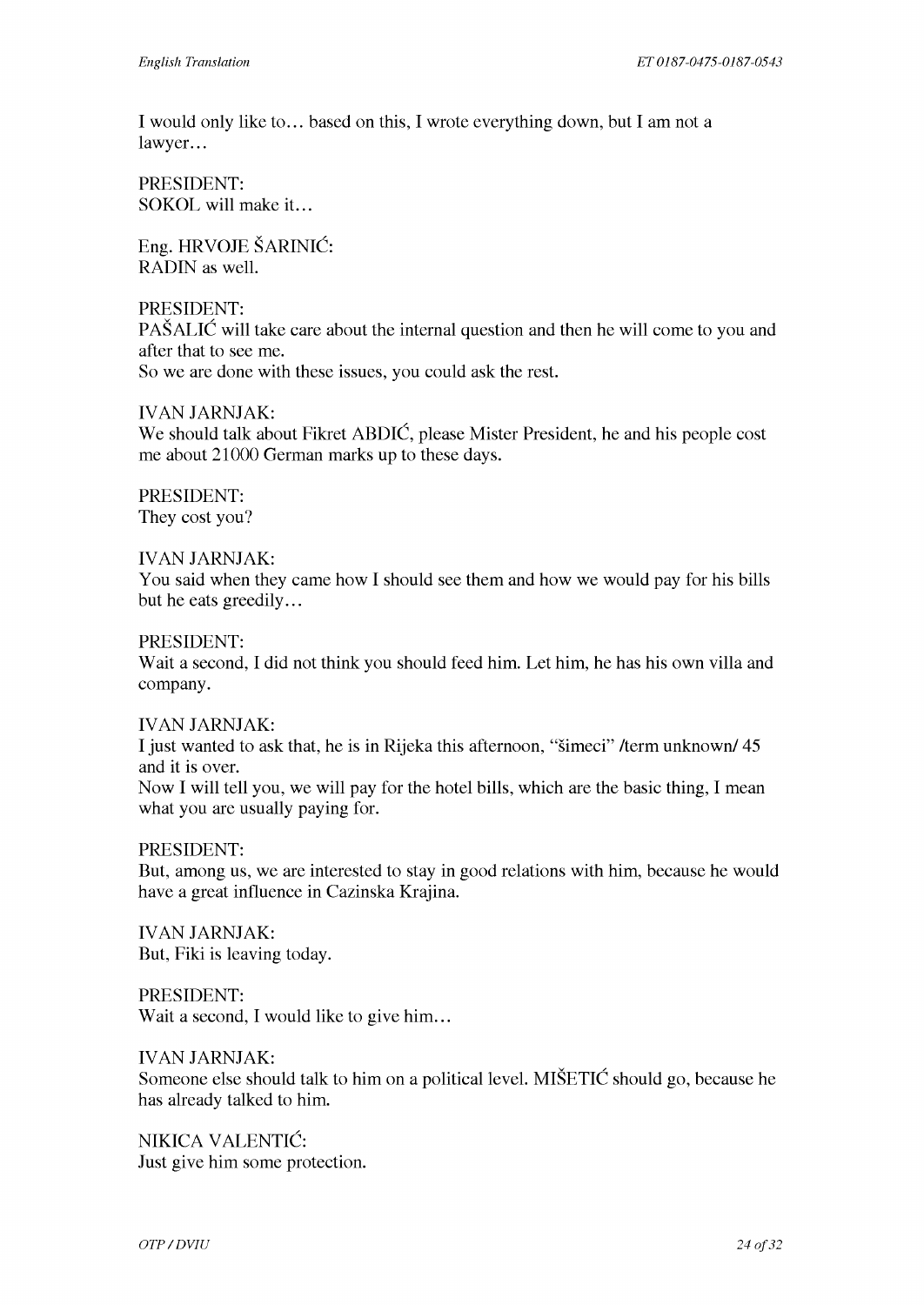IVAN JARNJAK: He will have a protection in Rijeka.

### PRESIDENT:

Gojko, we should not forget to present it to ZUBAK. ZUBAK should tell those people that they should not begin any procedure against him.

### IVAN JARNJAK:

And I should mention the other question that became operational now and I have to say it is not a big one, but it appears. The question is about the Serbs that are coming through Hungary and they are coming to knock on our border, because they want to come back.

PRESIDENT: Do they have our passports?

IVAN JARNJAK: No, they do not have anything.

Eng. HRVOJE SARINIC: They have Yugoslav passports.

IVAN JARNJAK:

I would like us to give them instructions that they should get entry visas in Belgrade in our office, if you agree.

PRESIDENT:

I would not give anything. You have to give instructions to the customs that they should not let people without papers to cross border.

### Eng. HRVOJE SARINIC:

President, let us get inspired the way it is in Western Slavonia. It was very positive for us, because no one came back. Let them report to the international humanitarian organisations and then those organisations should give us ...

### PRESIDENT:

Wait a second, he comes from another country and the customs officer does not conduct any politics.

Eng. HRVOJE SARINIC: We should not let them come here. No way. They were coming like this to Banja Luka as well...

PRESIDENT: Therefore, you see...

### IVAN JARNJAK:

But we should give .. ./as stated, missing a word/ our people over there, until they get the request, not to let them come in ... /as stated, missing a word/

PRESIDENT: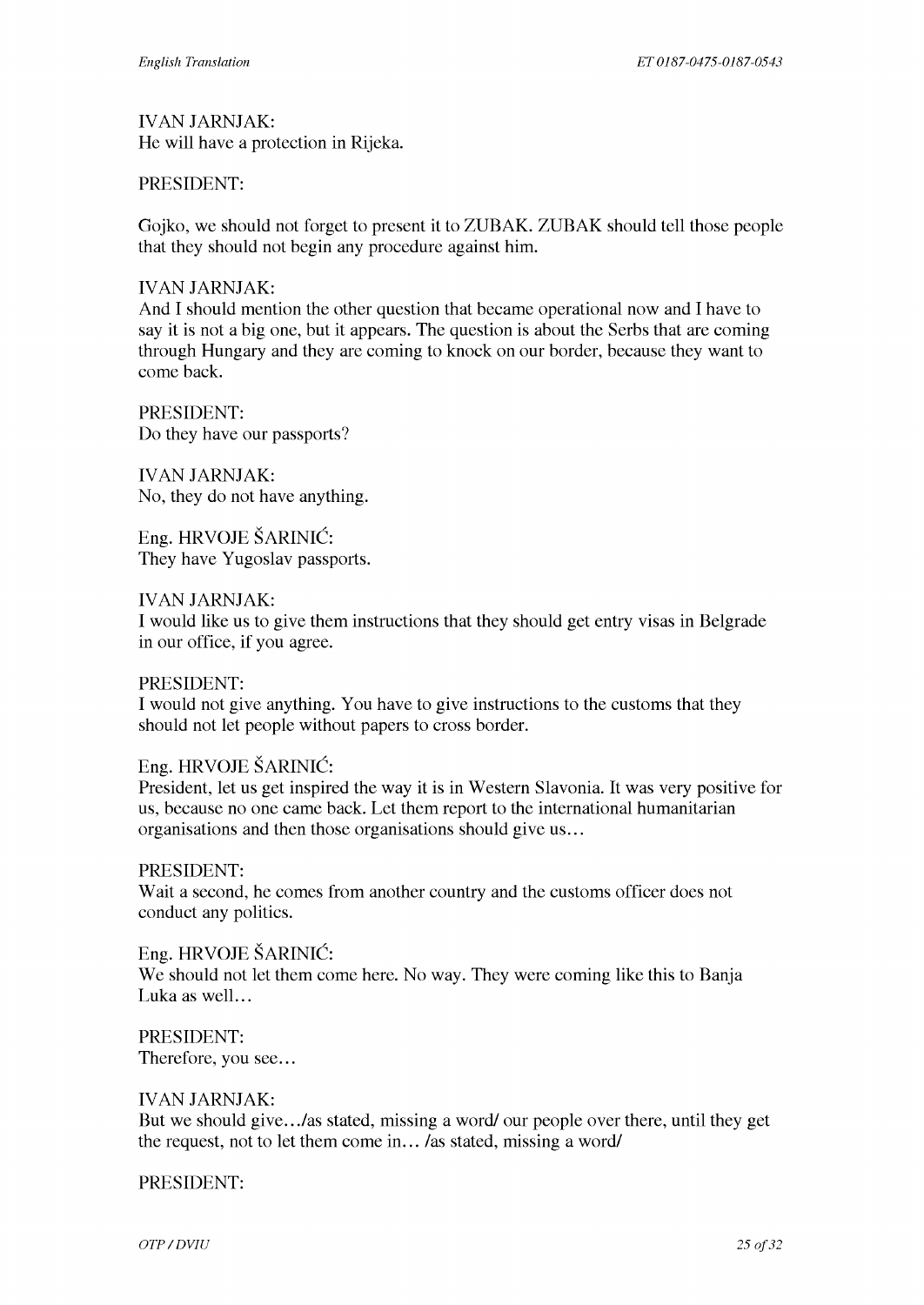Therefore, we should not have any directions, but just to let them know they can not come inside.

# Dr MATE GRANIC:

According to the agreement. .. in Belgrade there are only 204 of them that are registered, and they started to register in Skopje, so they did that as well down there. And the third thing is that they started to come here without any papers.

### PRESIDENT:

If we let 204 persons come here, tomorrow you would have 1204 and in ten days 12000. Nothing for now.

# NIKICA VALENTIĆ:

On Saturday I was for an hour at a wedding. One of my friends, a very respectable Muslim, was getting married and I was sitting for an hour together with Sefko OMERBASIC at the same table. What he said against Alija and the leadership, was hard for me to believe. It is a big conflict over there, he is completely on SILAJDŽIĆ's side and he claims that is very important that SILAJDŽIĆ forms a party and that it would be the only salvation for Muslims. They will support him, the big part of their religious leaders and the big part of Europe will support him. I mean, I am just saying what he told me, openly against Alija and all the worse against their Main Staff, against DELIC, so that is one information that we have in mind. And SILAJDŽIĆ is coming to see me privately, he asked me to meet at half past two.

Eng. HRVOJE SARINIC: And who is taking care about Federation?

### NIKICA VALENTIĆ:

He is absolutely pro-Croatian. He says his father got killed in Foča as Ustashas' Captain First Class or maybe it happened in Gorazde. I do not know if that is the truth.

### PRESIDENT:

That is true, Šefko is the only one for the integral Bosnia.

### NIKICA VALENTIĆ:

I am telling you what he told me. I was keeping the fire up a little bit as well, but I am telling you so you should know. He said it in such way about his feeling for Alija, so it is certain that. ..

### PRESIDENT:

This conflict exists, that is true, that is what Americans are saying as well. HOLBROOK told me that conflict between Alija and SILAJDŽIĆ is worse than DOLE and CLINTON and I think that Sefko renounced Alija because Alija became a pragmatic person. That is the whole point. And Foca is not in the Federation.

### Dr MATE GRANIC:

President, this should confirm it, I talked to KOMSIC according to our agreement and he came to visit me once again before he left. There was a total conflict, he thinks that the only reason for bringing that conflict under control for the time being, was that there was a conflict on Pale at the same time. Therefore, they did not want it, they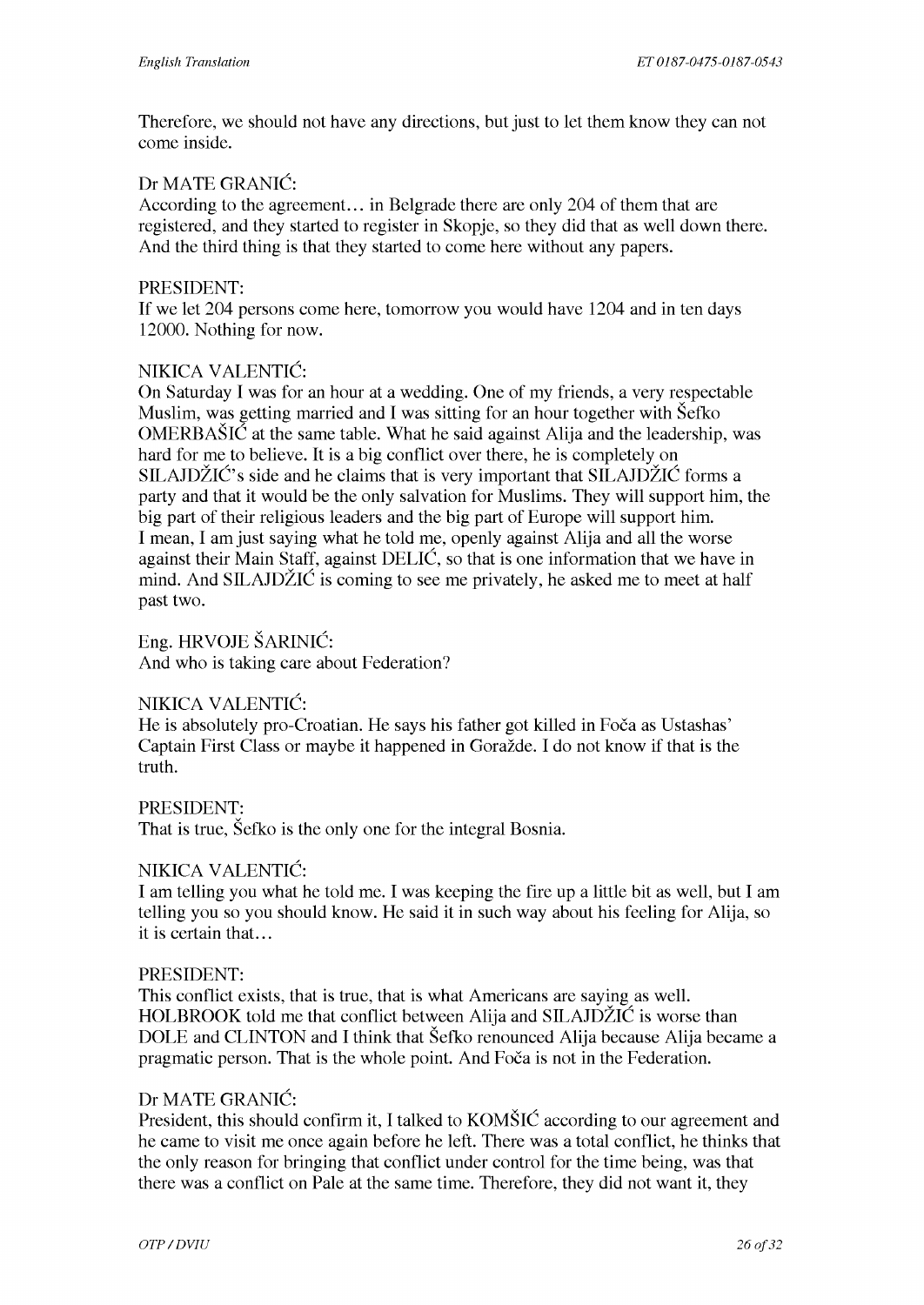were pointing out, but the same thing was happening on one and on the other side. And that will explode.

KOMSIC himself did not make a lot of progress in his thoughts.

And number three, SILAJDŽIĆ is going in this direction, that is visible. He is the strongest one allegedly and he has support in Tuzla, and in the other part. .. he also has it among officers. However, he says that Alija has the power anyway, the army, police and finances. They have a big clash concerning finances, because Alija has control over it, and SILAJDŽIĆ would like to have it himself. In any case, that is the battle and SILAJDŽIC is trying to say it is the battle. He is for a parliamentary and a pro-west approach and Alija is more for a presidential system etc. So, anyway, it completely corresponds with what we heard.

### PRESIDENT:

But we have to say, Gentlemen, things developed in that way. Alija was just religious at the beginning, he is a kind of a pragmatic person now, nothing else. Since Germany and America failed, and he also can not get anything from Islam if he does not go through us, he accepted that Federation. Alija also accepted that army and joint staff. On the contrary, SILAJDZIC said at the meeting that the state is nothing without the same army. SILAJDŽIĆ finds allies among former communists, in DURAKOVIĆ, BEŠLAGIĆ, in Serbs from Sarajevo, like PEJANOVIĆ, etc. So, he is on the line of a democratic and middle-class Bosnia.

### GOJKO SUSAK:

President, PRLIC says that Alija got an official letter in the form of an ultimatum from a group of American senators and from a couple of small countries to leave SILAJDŽIĆ alone.

### Dr MIOMIR ŽUŽUL:

That is true. However, now a financial affair appears again, because according to SILAJDŽIĆ's statement, he got 17 million dollars help on his last journey to the United Emirates. According to the statements that came from the Emirates, they gave 61 million of dollars. There was a difference of 44 millions.

### GOJKO SUSAK:

The last cheque was on 17 millions.

### IVAN JARNJAK:

I think we should support Alija and then carry on with our own business.

### PRESIDENT:

In any case, you have to do your job.

### Dr MATE GRANIC:

If we support their participation in the Contact Group work, Turkey would be happy. They have invited Italy now, and at this moment, Spain, and that is creating big problems for us, because Spain is very neutral. OK, we can not say that Canada is against us as well. Canada was attached to Knin a lot.

# PRESIDENT:

If those three were, then Turkey would as well...

# Dr MATE GRANIC:

*OTP* / DVIU 27 of 32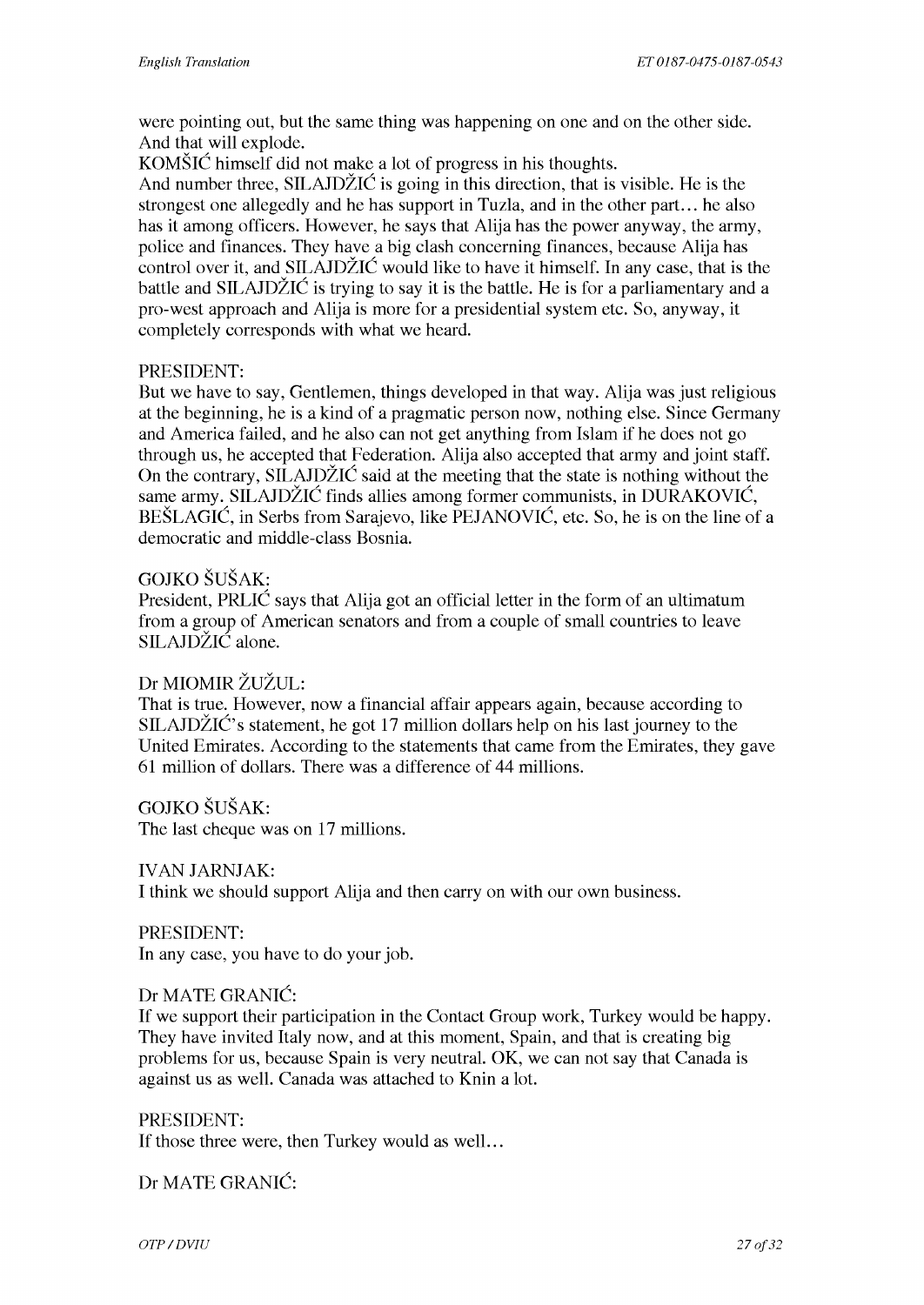Turkey would be radical in that. When I was talking at. .. Turkish representative radically supported Croatia. He congratulated Croatia and radically supported it. I said it was a surprise that the Russian had a moderate speech.

The American spoke nicely, but there was a lot of concern within the European Community and the Turk supported it.

### PRESIDENT:

So, we could do it, if Italy, Spain and Canada could have done it, Turkey could do it as well. /as stated/

Dr MATE GRANIC: Turkey would appreciate it if...

PRESIDENT:

Turkey would agree with us, more or less.

Dr MATE GRANIC:

A hundred percent that it would, even more with us than with Alija (sic, probably IZETBEGOVIC). (Yes, yes). And Alija is travelling there because the Americans asked Turkey to be hard on Alija, as far as the reality of the plan is concerned. That would be America's firm request.

PRESIDENT: OK, DEMIREL invited me to go there.

Dr MATE GRANIC: Yes, they invited you and it depended on ...

### Eng. HRVOJE SARINIC:

President, we have only one problem in taking those steps. HOLBROOK will come to see you this weekend or at the very beginning of next week, that is what I heard. Should we for this proposal...

PRESIDENT: We will go with this.

Eng. HRVOJE SARINIC: We will go with this, but will you try to win him over for it?

PRESIDENT:

No. He will be for it. By the way, we were conducting our own politics until now. (Good). And I was taking care about. ..

Eng. HRVOJE SARINIC:

He is with MILOSEVIC today and MILOSEVIC will try to win him over for his version.

PRESIDENT: Well, OK, so that means we are going with our thing and we will give that...

IVAN MILAS:

If we resolve our relations with Serbia, our position in Bosnia would be easier ...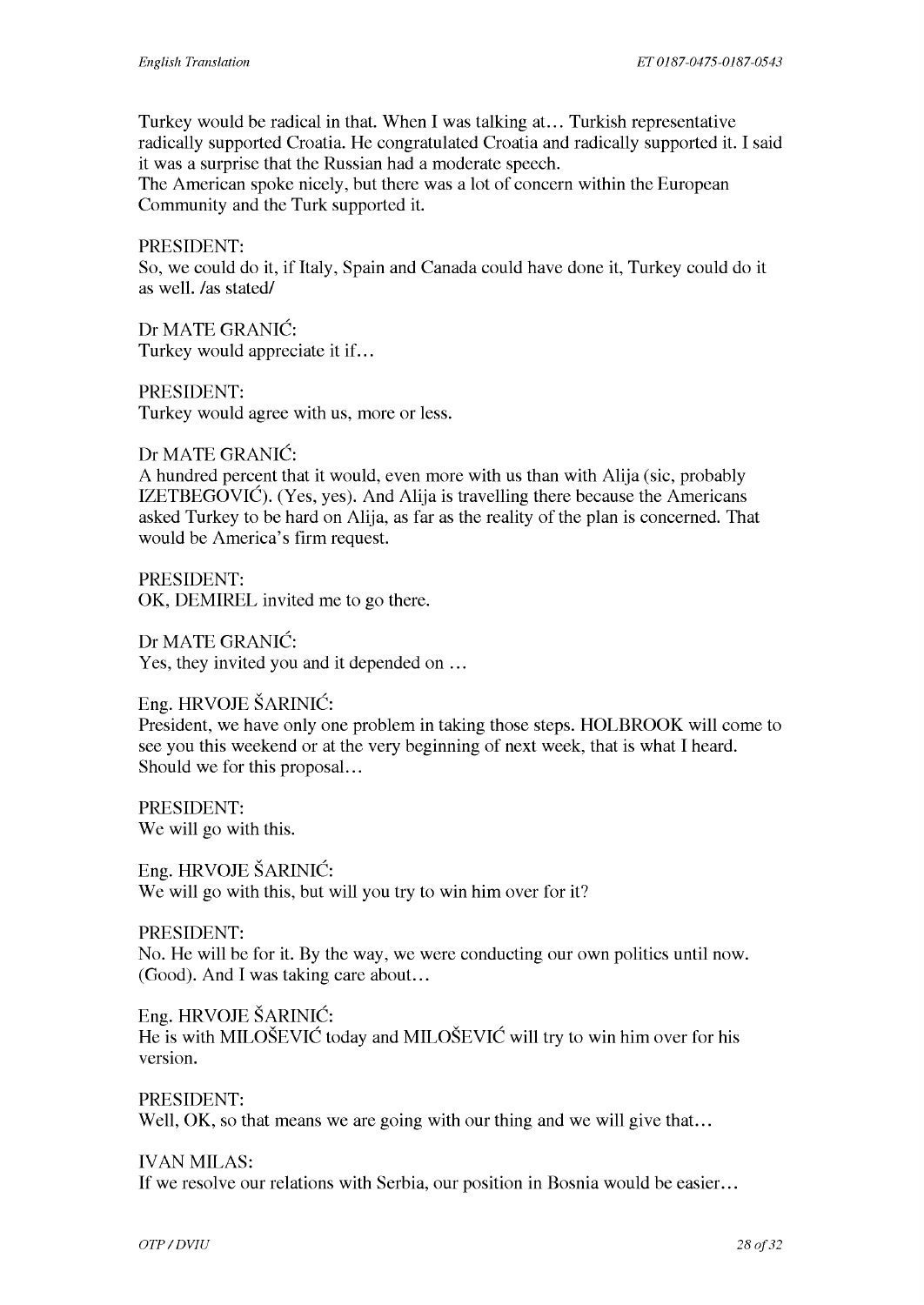### PRESIDENT:

Yes, and everything we have heard until now ... Gentlemen tell me what are we going to do with these administrative and economical problems within liberated areas? Nikica, should we discuss something?

# NIKICA VALENTIĆ:

We received it at six o'clock today and that is very important, those four issues are very important. /as stated/. We have prepared a Decree on property, but we have to verify it before we bring it tomorrow. We have the Electoral Law that has been technically prepared, but we must obtain political opinions regarding the proportions. The Constitutional Law is Smiljko's problem and that is the opinion of all our lawyers, including Boško. I cannot delay it without the Electoral Law procedure. (Yes, yes). Therefore, we have to think about it.

Dr SMILJKO SOKOL:

Yes, we will get it...

### PRESIDENT:

I was thinking /missing a verb/ Smiljko, PASALIC and you will come with Bosiljko and, did I mention anyone else? Yes, MILAS and our lawyers. Anyone else?

### NIKICA VALENTIĆ:

It will be good if that would be MLAKAR, who was working on the Technical Law and he could work on those technical details. (Yes, he could.) The opinion of those lawyers is...

IVAN MILAS: The important thing for us is to get the majority.

### NIKICA VALENTIĆ:

President, we were thinking about one more topic for tonight - the Government authorisations after dissolution of the Parliament. We have to know what we can do and what we cannot. It will take a month or two after the dissolution of the Parliament before the new government...

PRESIDENT:

... of the Parliament...

### NIKICA VALENTIĆ:

Listen, amazing things could happen and we still have to consider the constitutional authorisations of the Government, regarding operational solutions. Decrees on economy authorisation come out of that and we have to get an extension on 15 October, otherwise we do not have any possibilities for the regulations. Those are the topics that I have prepared for tonight.

### Dr SMILJKO SOKOL:

No problem, we have to give a general authorisation based on the Constitution, everything except but the organic /as stated/ legislation. The Government can regulate everything with its regulations but the organic /as stated/ laws.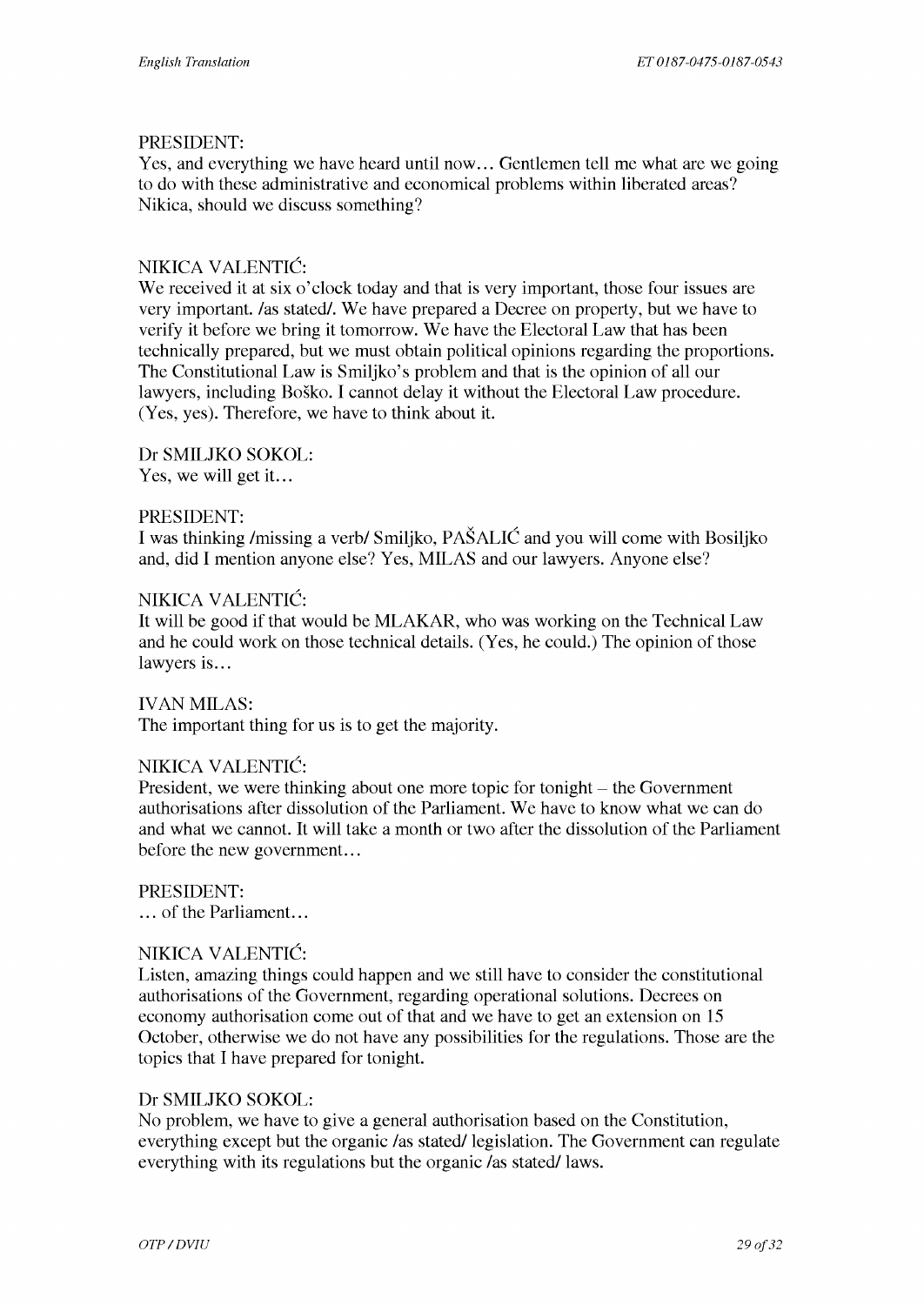PRESIDENT:

Do we need anything else except for the legislative part?

IVAN MILAS: Yes, we need economy and proprietary relations.

Dr SMILJKO SOKOL: Not that, those are human relations.

PRESIDENT: OK, Gentlemen.

NIKICA VALENTIĆ:

So, I have to mention one more thing; we should resolve a little technical question, considering that we are preparing some deadlines within the next fifteen days when the mandate for the Government expires. We were planning to visit Japan and South Korea because those areas are completely open. That should be at the end of the October, but it does not make any sense for me to go to Japan and South Korea, although we are completely economically open over there. There are many possibilities for...

PRESIDENT: Why if that is so...

NIKICA VALENTIĆ: Because this is new and very important area, so I think we should...

PRESIDENT: Good, take someone with you who will remain in the Government.

NIKICA VALENTIĆ: Yes, and we must have some preparations and I have to confirm it.

PRESIDENT: No, no, you should go.

NIKICA VALENTIĆ: Then we will talk about it some more and there should be a certain continuation in that, because Japan and Korea, and especially Korea, are opening for us enormous possibilities for co-operation and we have a great interest in that.

Dr MATE GRANIC: And they want it.

NIKICA VALENTIĆ: Yes, they do. I have good relations with those directors of their main corporations and I was thinking to use those contacts.

PRESIDENT: Yes, yes, you should go.

IVAN MILAS: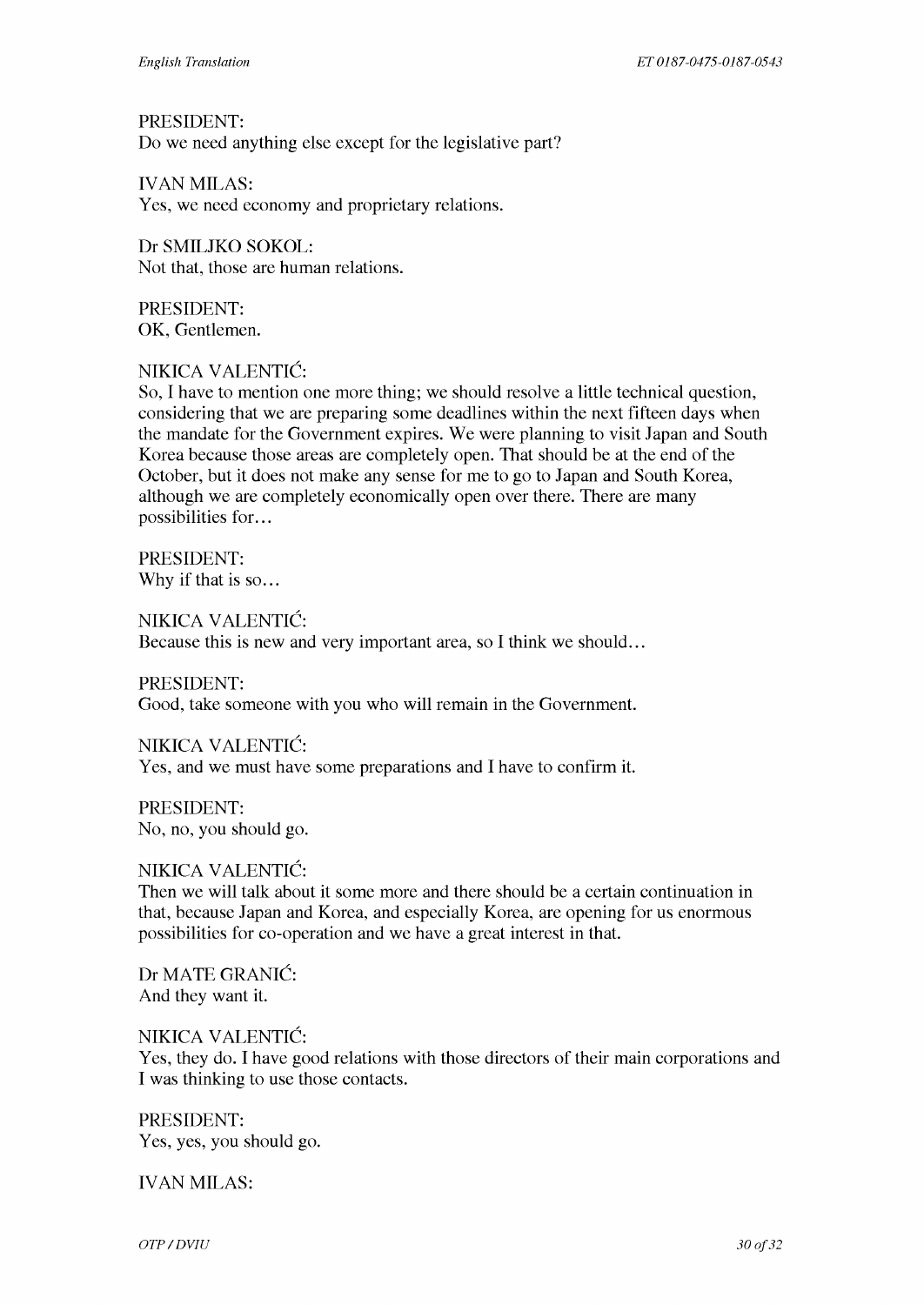And if this agreement with the Serbs passes, you will see how...

# Dr MATE GRANIC:

President, if this all passes, you know how much this would be worth financially. This cause for Croatia is worth billions of dollars, so if this passes ... it is worth billions of dollars. (For Serbia as well). Yes, for Serbia even more.

### PRESIDENT:

It is interesting what this person of theirs says during our talks that we should connect Livno and Bihac. OK, OK, about what politics and what Shakespeare we are talking about? It seems that they were, because that massacre in Sarajevo is very strange. /as stated/ (That is unbelievable...) But, it seems that the fall of Krajina was to get rid of MARTIC and the bombing is to get rid of KARADŽIC. las stated

Dr MATE GRANIC: To get rid of KARADŽIĆ and to buy IZETBEGOVIĆ.

Eng HRVOJE SARINIC: And to save MLADIC and to get him out of it.

PRESIDENT: And if he was not there...

### GOJKO SUSAK:

President, that is something for discussion in the circles of the Republic of Croatia Council for Defence and National Security. Last night on Croatian television, when the bombing of Sarajevo was the main topic on all televisions in the world, no one talked about events in Krajina, about the human rights. For two hours last night, we were... CVIJIĆ, Croatian television, for two hours... Austria, America and everyone else, these are the human rights in Croatia. /as stated/ President, there should be some order established.

### PRESIDENT:

Yes, it should, but their only excuse is that they fixed a time before that massacre, that was very smart... (They should have shown.) /as stated/ Miomir ŽUŽUL, I gave you this task regarding the propaganda and that should be your reflex. (Good.)

# Eng. HRVOJE SARINIC:

President, I am watching the French television and they were talking for half an hour, 45 minutes about the bombing and we are just talking nonsense.

### PRESIDENT:

Kris CVIJIC, that is the democracy.

### Dr MATE GRANIC:

President, all of them have already been giving the comments, I think we should welcome it. That should bring back something in this peace process. Everyone spoke about the bombing of Sarajevo.

IVAN MILAS: